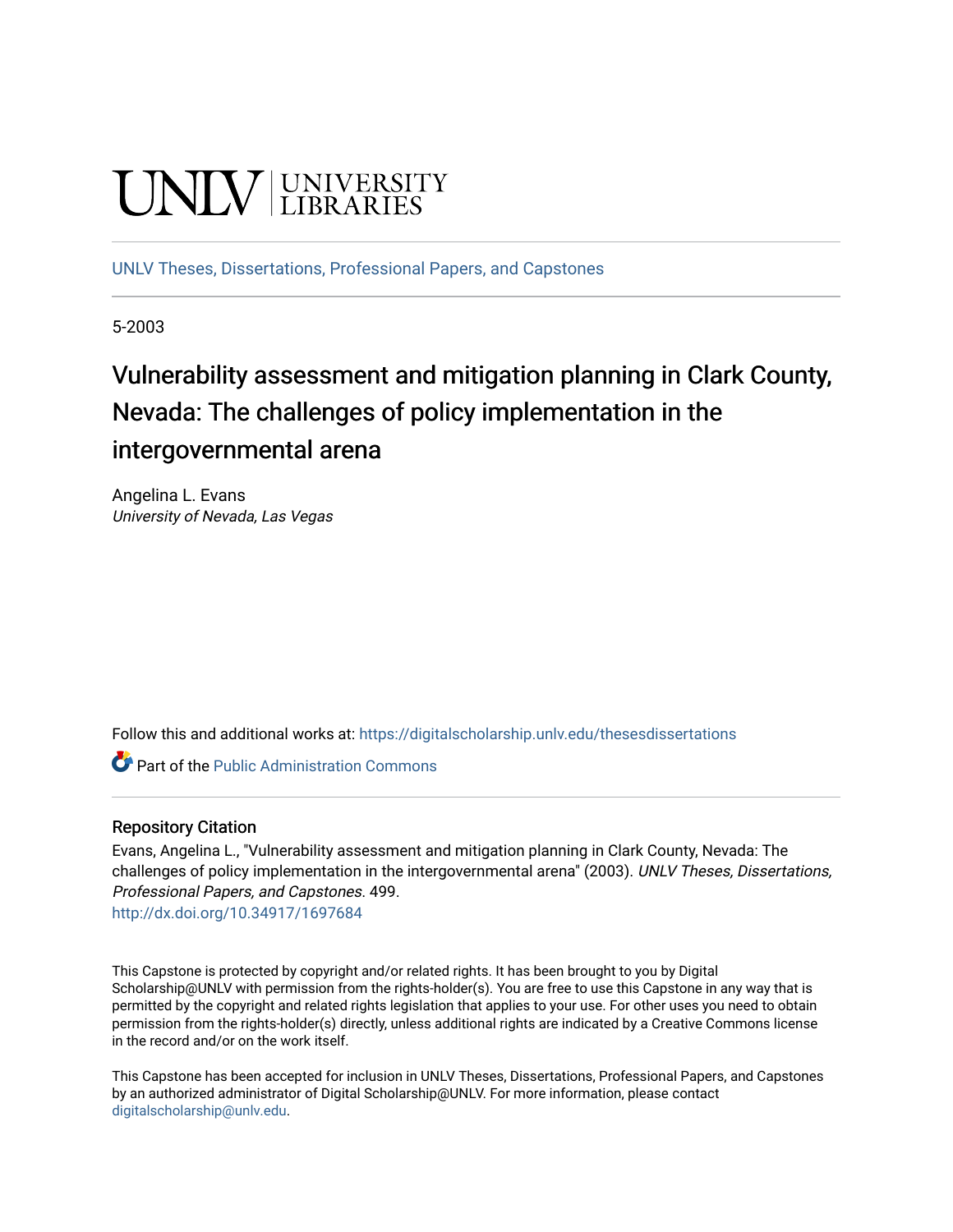**Vulnerability Assessment and Mitigation Planning in Clark County, Nevada: The Challenges of Policy Implementation in the Intergovernmental Arena** 

**By Angelina L. Evans** 

 Submitted in partial fulfillment of the requirements for a

**Master of Public Administration Greenspun College of Urban Affairs University of Nevada, Las Vegas May 2003**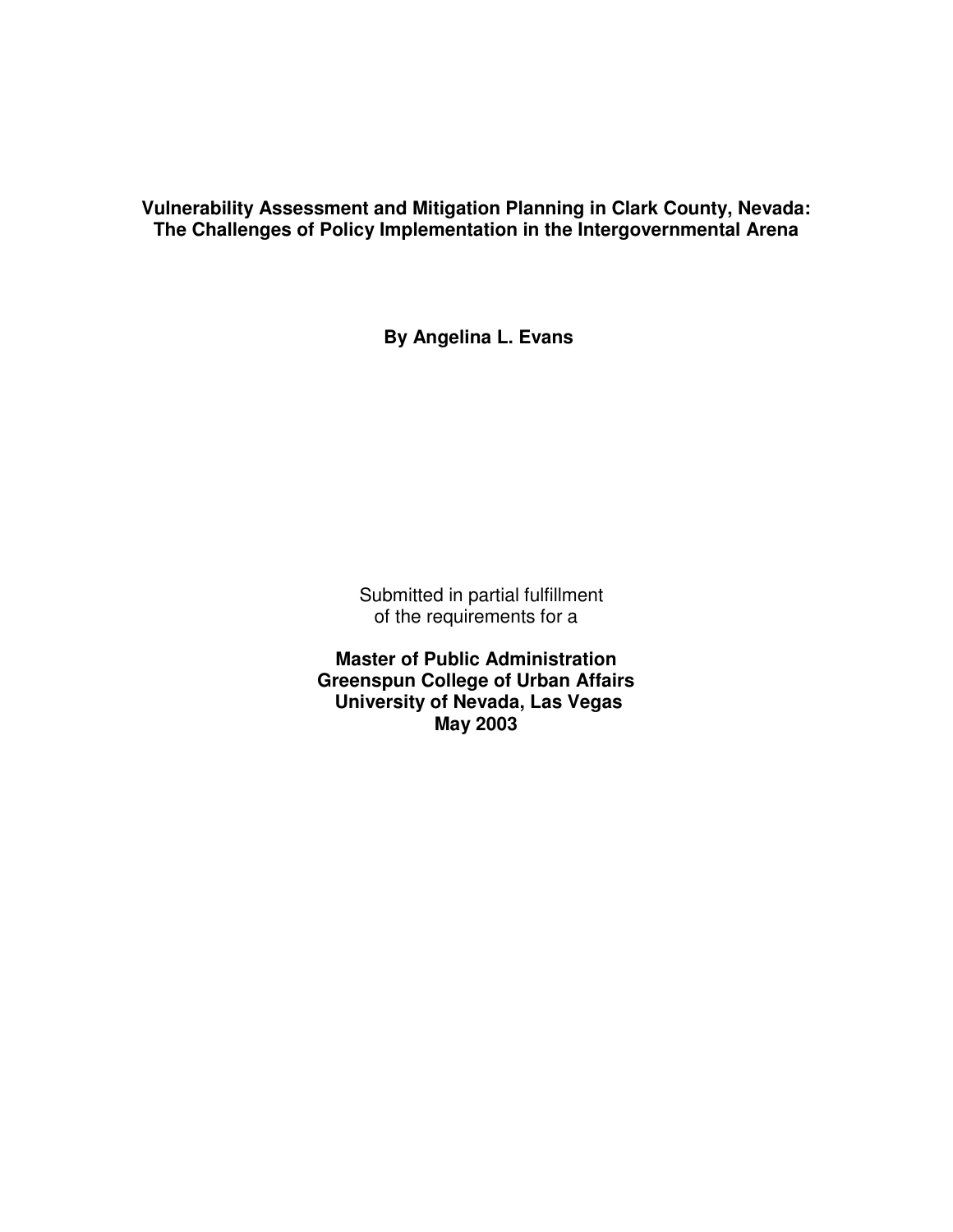# **Table of Contents**

| Intergovernmental Relations and Coordination9    |  |  |  |  |
|--------------------------------------------------|--|--|--|--|
|                                                  |  |  |  |  |
|                                                  |  |  |  |  |
|                                                  |  |  |  |  |
|                                                  |  |  |  |  |
|                                                  |  |  |  |  |
|                                                  |  |  |  |  |
| Risk Assessment (Hazard Scoring)24               |  |  |  |  |
| Critical Facility Identification and Inventory28 |  |  |  |  |
| Structural and Non-Structural Mitigation31       |  |  |  |  |
|                                                  |  |  |  |  |
|                                                  |  |  |  |  |
|                                                  |  |  |  |  |
|                                                  |  |  |  |  |
| Appendix B, Hazard Analysis Presentation43       |  |  |  |  |
|                                                  |  |  |  |  |
| Appendix E, Critical Facilities Inventory80      |  |  |  |  |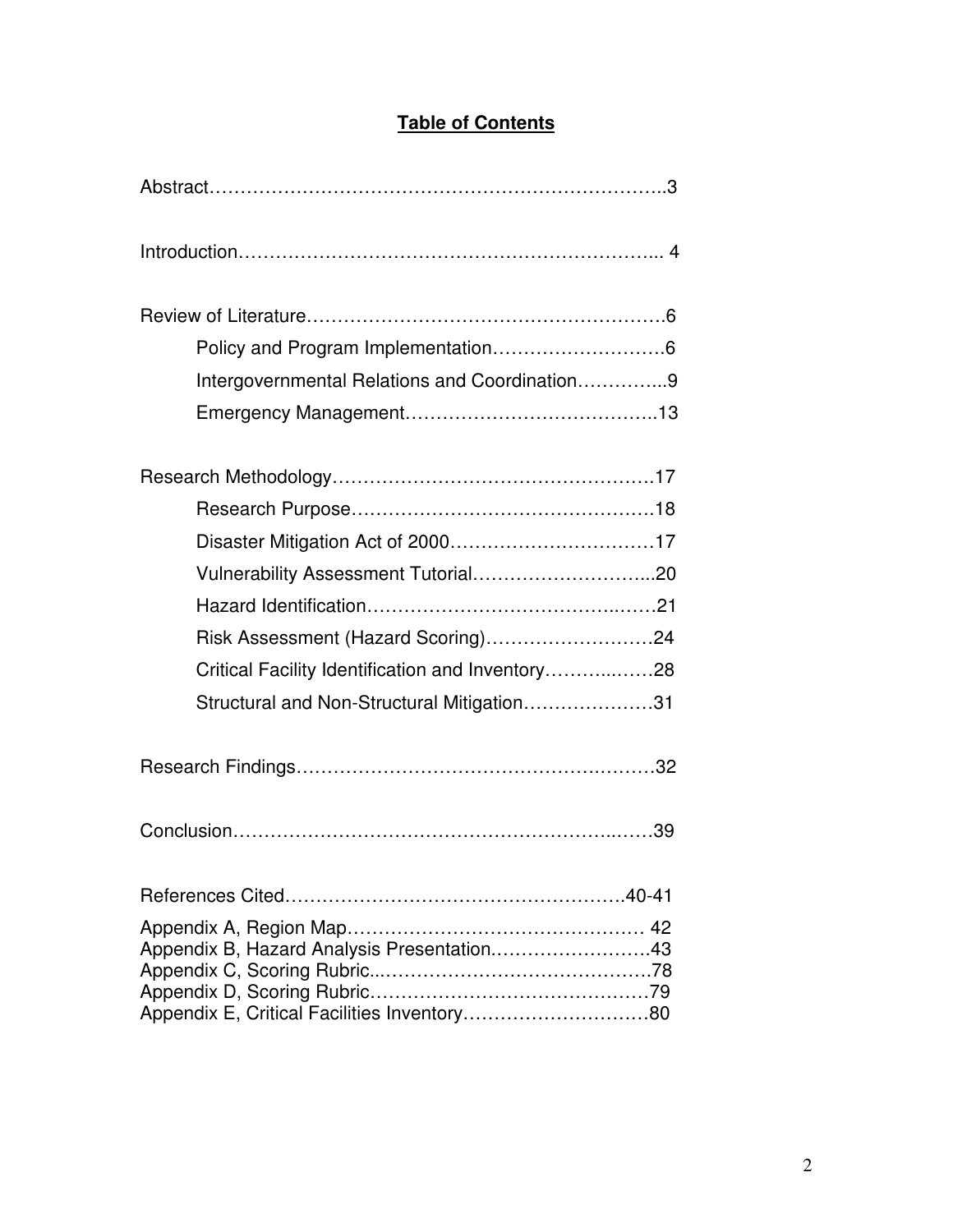### **Abstract**

As a result of recent federal legislation, Clark County, Nevada has been charged with conducting a comprehensive vulnerability assessment and implementing a hazard mitigation policy. This research paper identifies the challenges of intergovernmental relations and policy implementation, defines the mitigation and assessment process, and describes the steps taken by Clark County to date. Definition of the legislation, emergency management, and terms relating to the process are provided. Findings reveal that the attempt to implement a federal program in an intergovernmental arena meet predicted challenges and describes how these challenges have affected Clark County's ability to successfully implement policy.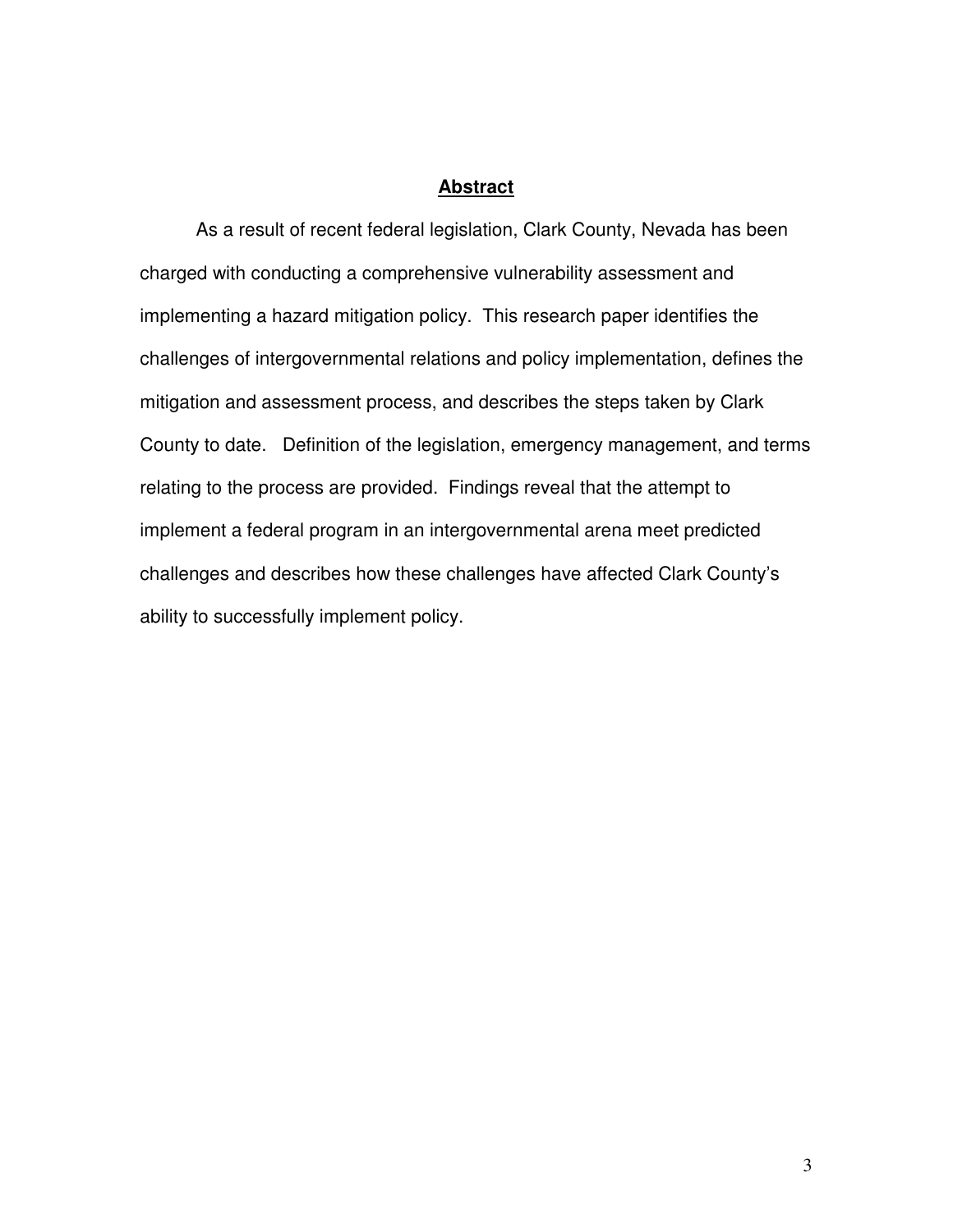#### **Introduction**

Clark County is no stranger to natural disaster. Drought, high winds, extreme heat, and earthquakes are among the risks faced by those living in and around the Las Vegas Valley. When disaster does strike lives are lost, property is destroyed, and services are interrupted. The time and expense of recovering from a disaster can be immense. Advanced technology and learning from past experiences allows for anticipation of and preparation for disaster, including natural disasters. Through careful analysis of the risks to the population and infrastructure of Clark County, it is possible to reduce a disaster's effect and keep people and property out of harm's way.

Recent legislation and amendments to existing legislation have resulted in Clark County being required to conduct both community vulnerability assessment and an all-encompassing disaster mitigation plan. These actions, ordered by the US Congress' passing of the Disaster Mitigation Act of 2000 (DMA 2000) were mandated first to Nevada and then to Clark County and its entities. Legislation requires that all natural hazards posing a risk to the population and structures of Clark County be considered in the plan. The purpose of such planning is to prevent loss of human life and damage or destruction of structures as well as to assure that critical facilities are able to maintain operation and services in the event of a disaster. Compliance with DMA 2000 is required in order to obtain post-disaster funding through the Hazard Mitigation Grant Program as of November 1, 2004.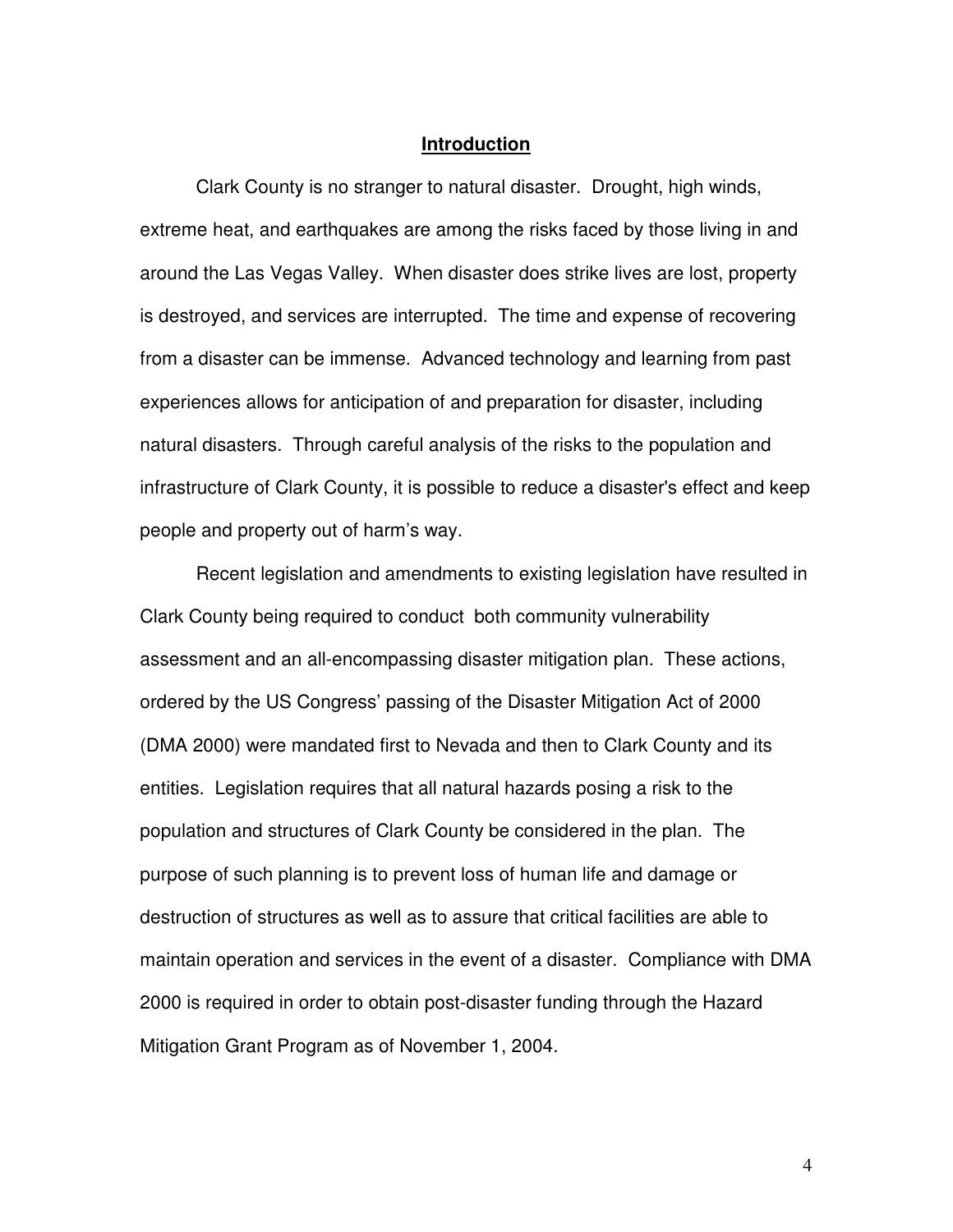Comprehensive vulnerability assessment and mitigation planning are multi-step tasks that take a combined effort and large amount of time to implement. This research focuses on the beginning steps of the vulnerability assessment and analyzes Clark County's attempt to implement this portion of DMA 2000. The particular method that Clark County officials chose to follow as well as challenges faced and progress made will be discussed.

This paper consists of four sections. First, a review of what existing literature and research reveals about coordinated intergovernmental efforts, policy implementation, and emergency management planning is provided. The methodology utilized to date by Clark County in an effort to comply with DMA 2000 as well as findings regarding challenges faced in attempting to implement DMA 2000 are then described. Finally, future research potential is presented.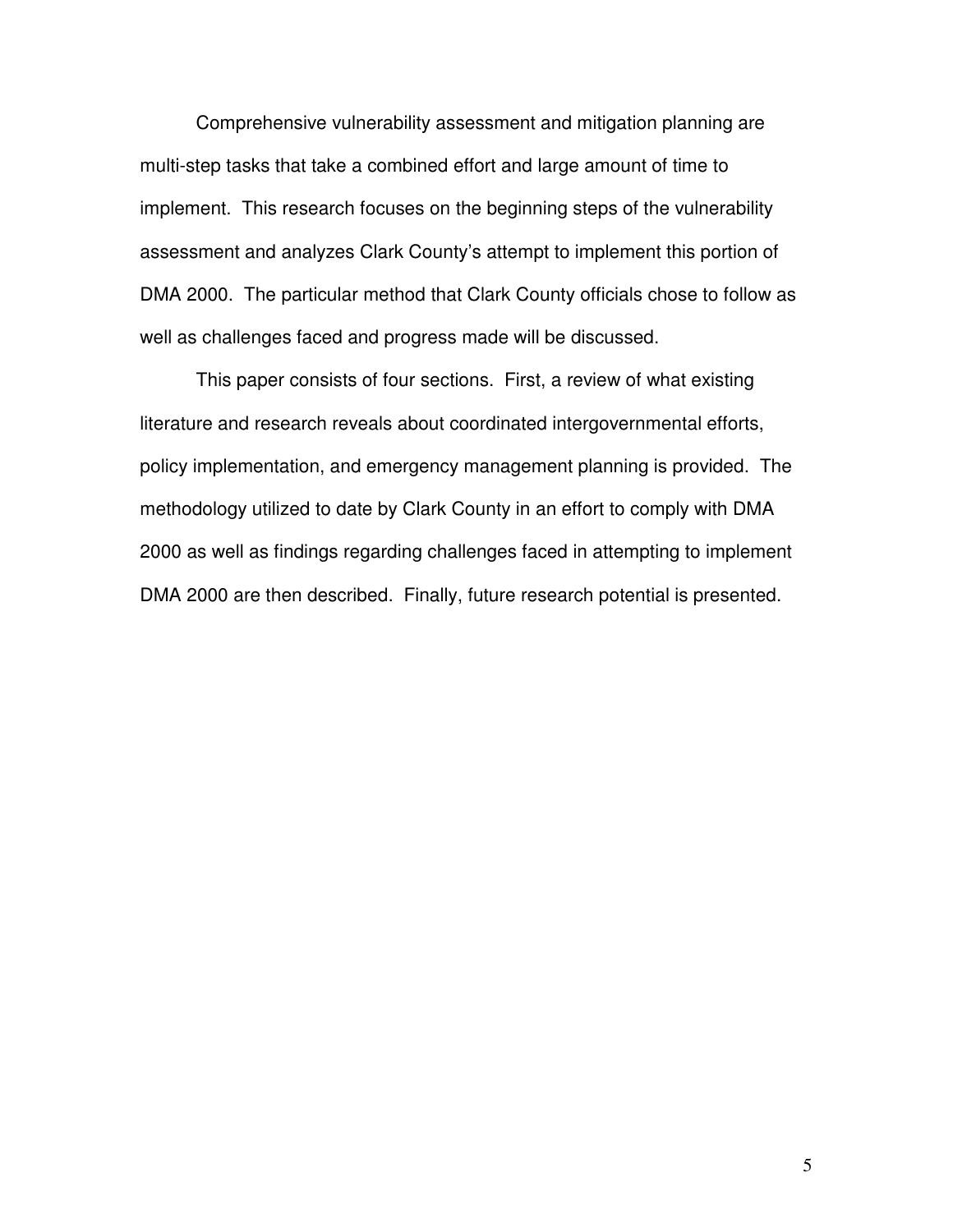#### **Review of Literature**

#### Policy and Program Implementation

 Following the passing of a law in congress, the wheels must begin to spin in order for the law, whether it is a policy or a program, to be implemented. In his book, The Implementation Game: What Happens After a Bill Becomes a Law, Eugene Bardach (Bardach, 1977) uses a metaphor to explain this process and the functions at work. He compares the policy or program to a machine, created by a blueprint that is the legislation mandating the item that must be implemented. The machine has been created to fix a problem, reduce federal spending and lessen the effects of disaster in the case of the Disaster Mitigation Act of 2000. In order for the machine to be effective, it must be clear as to what the machine is supposed to do, how it is supposed to do it, and who and how it will serve. If these components of the machine are not clear, implementation of the policy or program will become difficult as it trickles through the layers and agencies of government. The original objectives of a policy are generally only a hint of what the actual outcome of implementation will be. The ultimate result of policy depends on the method of implementation. Implementation is defined as those events and activities that occur after the issuing of authoritative public policy directives, which include both the effort to administer and the substantive impacts on people and events (Mazmanian and Sabatier, 1983). While challenges faced trying to enact legislation have often times been considered trivial, chance, or blamed on particular circumstances, research recognizes repeated behaviors that occur as governments attempt effective implementation.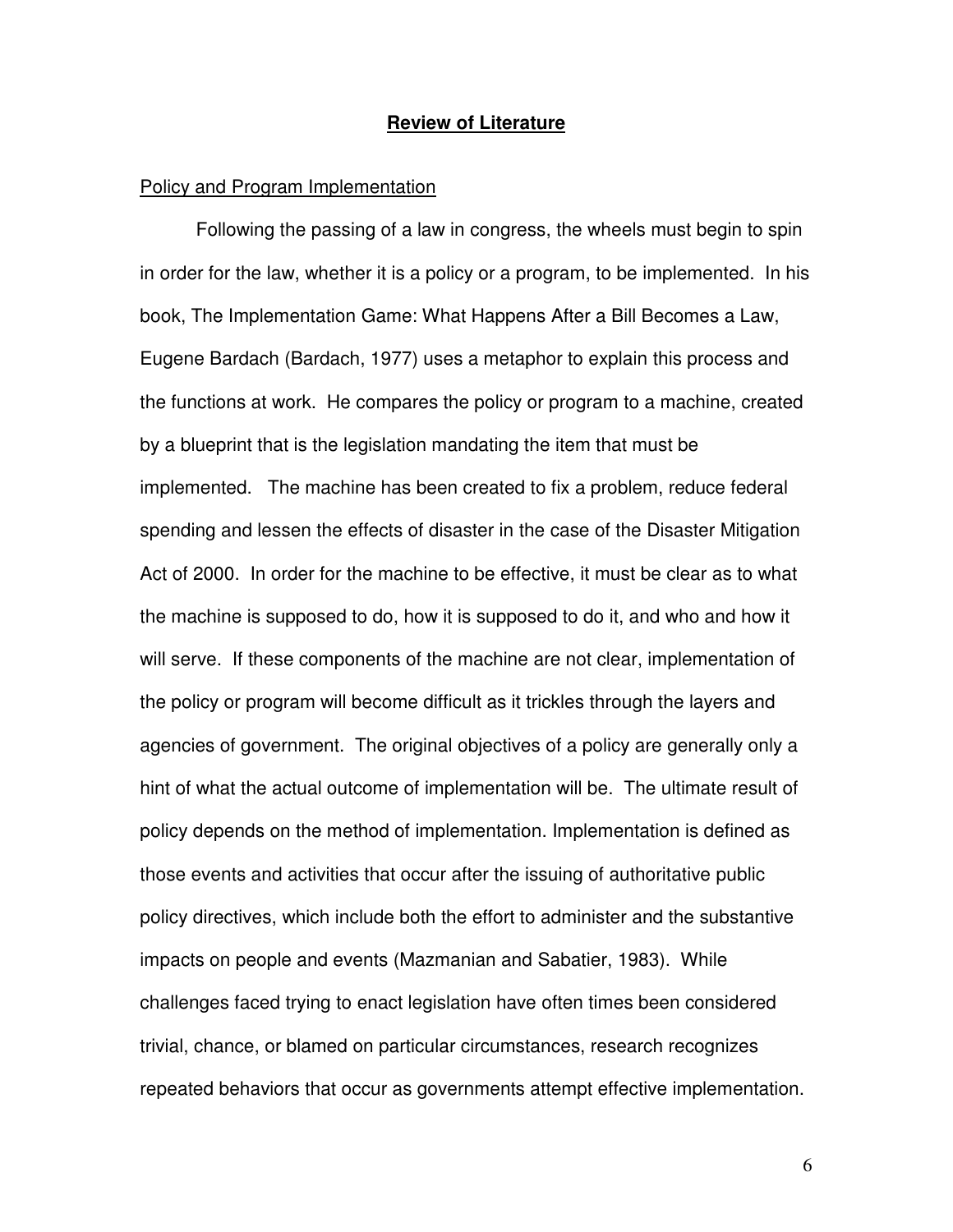Giandomenico Majone and Aaron Wildavsky, in their article "Implementation as Evolution," explain that policies are continuously transformed by implementation actions and that implementation consists of an altering of objectives in order to correspond with resources available and that acting to implement a policy inevitably leads to changing the policy (Mazmanian and Sabatier, 1983). The challenges that are faced in implementing a policy often result in a pattern of reformation of the original "machine" as implementation occurs.

 Challenges facing policy and program implementation include the several levels involved (intergovernmental relations), resources (technical, financial, and staffing), behaviors, agendas and priorities, decision making issues, allocation of financial resources from the mandating agency, attitudes and response of constituents, and the commitment and leadership skills of those involved in implementation. (Mazmanian and Sabatier, 1983; Bardach, 1977). These challenges result in major revisions to a policy, as displayed by Mazmanian and Sabatier (1983) in the chart below.

**Stages (Dependent Variables) in the Implementation Process**<br>Policy outputs of Compliance with Actual impacts Major revision Compliance with Implementing  $\Rightarrow$  policy outputs by  $\Rightarrow$  of policy outputs  $\Rightarrow$  in statute Agencies target groups

 A policy or program is a result of a bill, which passes through congress, and becomes a law. Once the law is passed, the enforcing federal agency begins the steps necessary to enact the law, generally assigning the task to agencies at the state or local level. In the interim, the law may be subject to court cases, resulting in changes, should opposition to the law exist. Once the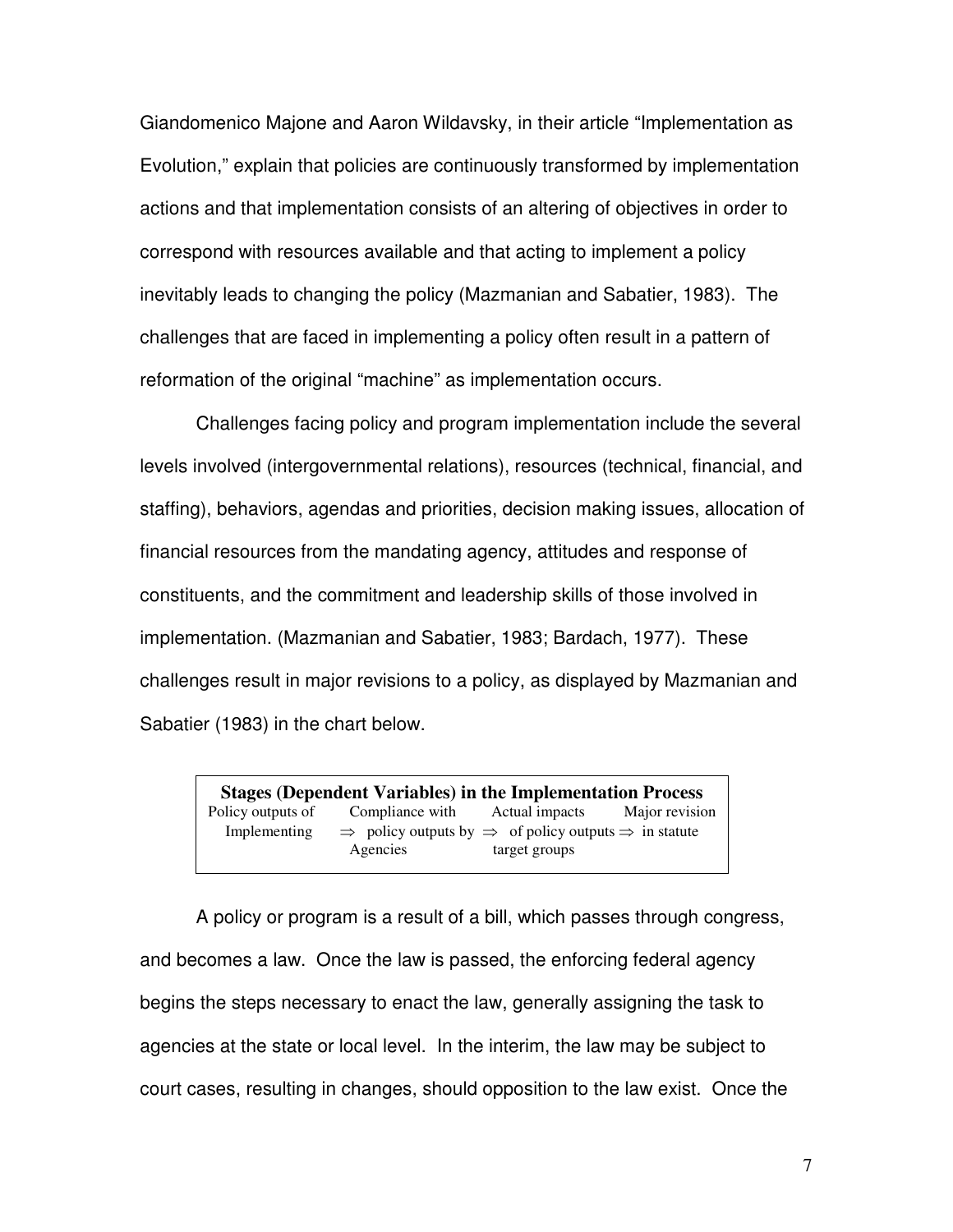state and/or local levels have assumed the responsibility of implementation, the law is placed in the hands of particular agencies. The director(s) of the agency may assume the responsibility or delegate a portion of the work to his or her employees and in the case of DMA 2000, collaborating agencies and the public. It is assumed that those involved possess an understanding of the objectives and purposes of the legislation. However, interpretation and the challenges of implementation discussed in this section tend to lead to the altering of the original policy. Legislation is often vague, leaving implementers with some uncertainty as to expectations as well as enabling them to read their own interpretations into the law (Nice, Fredericksen, 1995). A metaphor that may be used to describe this issue is the child's game of telephone. The message changes as it is whispered from one child to the next until the final child reveals a message much different than the message whispered by the initial child.

 Federal policies generally represent federal priority and include an incentive for implementation. The priority of the federal government may not coincide with the priorities of the local level and incentives offered by the federal government may or may not entice compliance (Nice, Fredericksen 1995). If the incentives are not enough to encourage compliance, the local government may not take the steps necessary to implement policy. Another challenge arises after implementation considering the large and growing number of local governments making it difficult to monitor and enforce compliance.

 Policy implementation is a political process that, due to the nature of our government, involves many levels of government and is subject to change along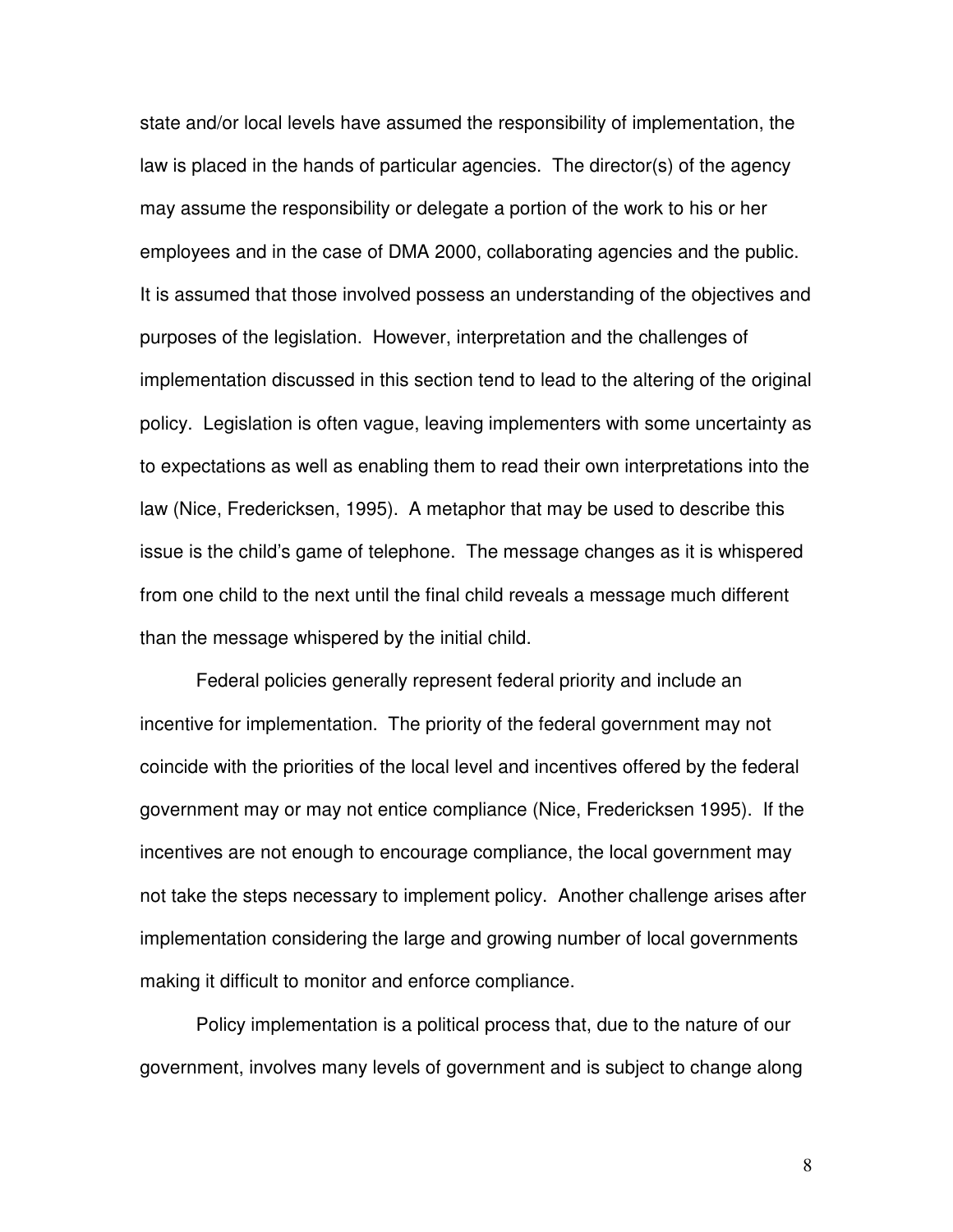the way. Regardless of how small or large the policy at hand is, a policy will meet resistance and revision before it is implemented at its final destination to serve its intended purpose.

# Intergovernmental Relations: Coordination and Cooperation

Federalism, defined as, "a system of government in which power is divided between a central authority and constituent political units," (American Heritage Dictionary, 2000) allows states the ability to make and enforce decisions in their given jurisdiction independent of federal involvement. However, the relationship between the federal government and state governments (and their entities) includes a financial reliance, by states and localities, on the federal government and in return for financial assistance, compliance with federal mandates. While financial assistance may provide incentive enough for state and local governments to comply, the federal government may also wield the power of the Supremacy Clause. Although states do possess and cling tightly to specified powers, this clause typically makes those laws outlined by the United States Constitution and federal legislation superior to state and local laws. If a state or local government contradicts legislative action at the federal level, the legislation at the federal level may preempt the state or local legislation under the Supremacy Clause, requiring compliance with federal mandate (AP Government, 2003).

 As previously stated, mandates are often times attached to incentives and often come in the form of federal grants or loans. During the 1960's the federal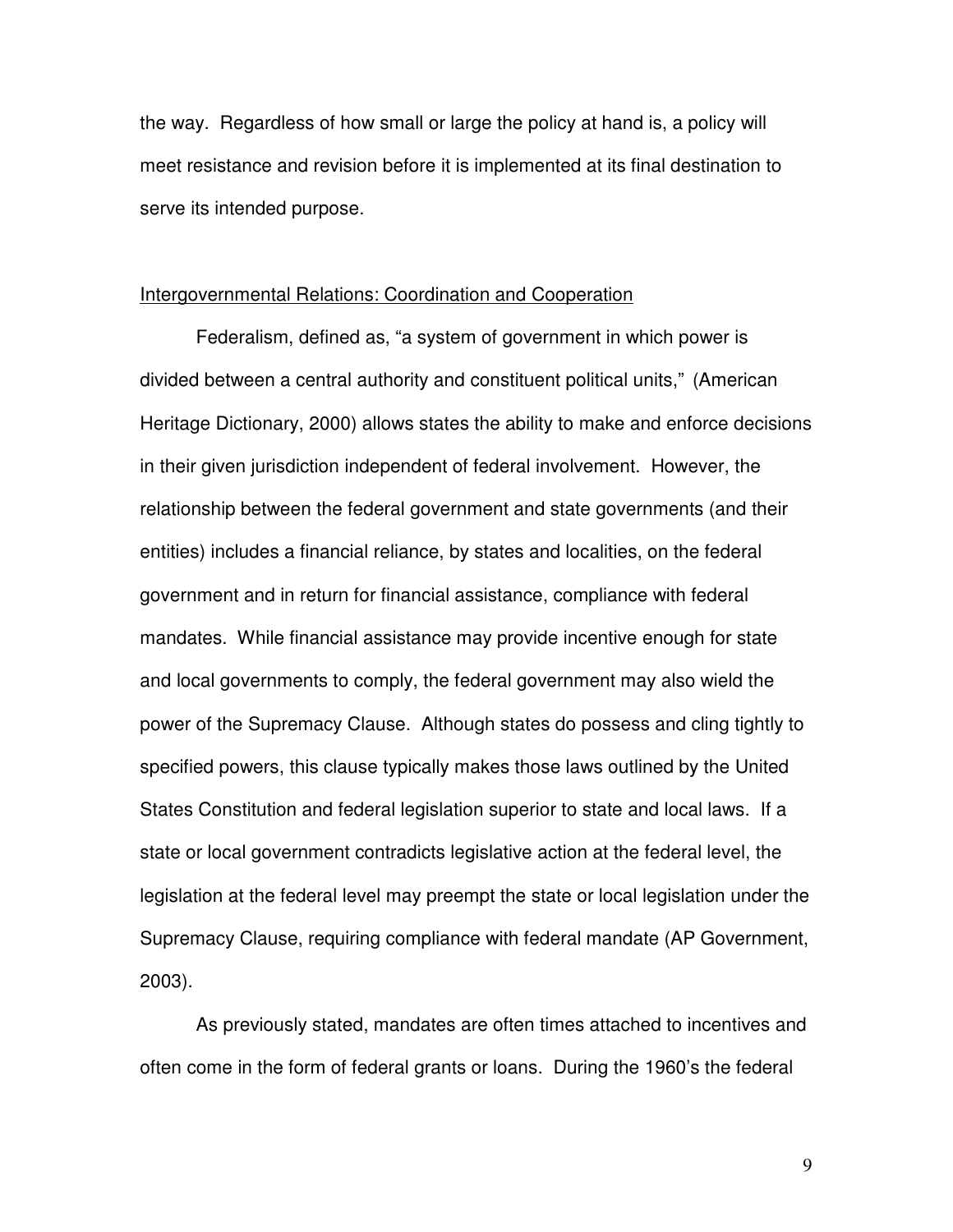system underwent a transformation including the number of federal grant-in-aid programs increasing. As more and more communities increased their dependence on federal funding, the federal government increased their involvement in community affairs and policy making. Federal aid expenditures grew from \$4,935 million in 1958 to \$25,029 million in 1970. This amount has continued to grow, with the United States Census Bureau reporting intergovernmental revenue to be \$291,949,750 billion in 1999-2000 (US Census Bureau, State and Local Government Finance). Due to the origin of the money being federal programs, federal supervision and control are part of the package. Federal programs, such as those created to fight poverty in the Economic Opportunity Act of 1964, had a national purpose. Issues arose when the national purpose contradicted the local purpose and priorities, but national purposes tended to take precedence when a financial incentive was attached (O'Toole, 1993). Not only did the federal government mandate how their money must be spent, measures were also set in place to monitor spending and assure that money allotted to the states for a specific purpose was in fact spent in the manner intended and not on a local priority. This system of "carrots and sticks" continues today with the idea that federal money meaning compliance with federal priorities and non-compliance resulting in a loss of funding.

 The restructuring of federal support and reliance that occurred during the 1960's allowed federal agencies to pick and choose which state and local agencies they wished to work with and the conditions under which funding would be provided. In some cases federal administrators chose to charge existing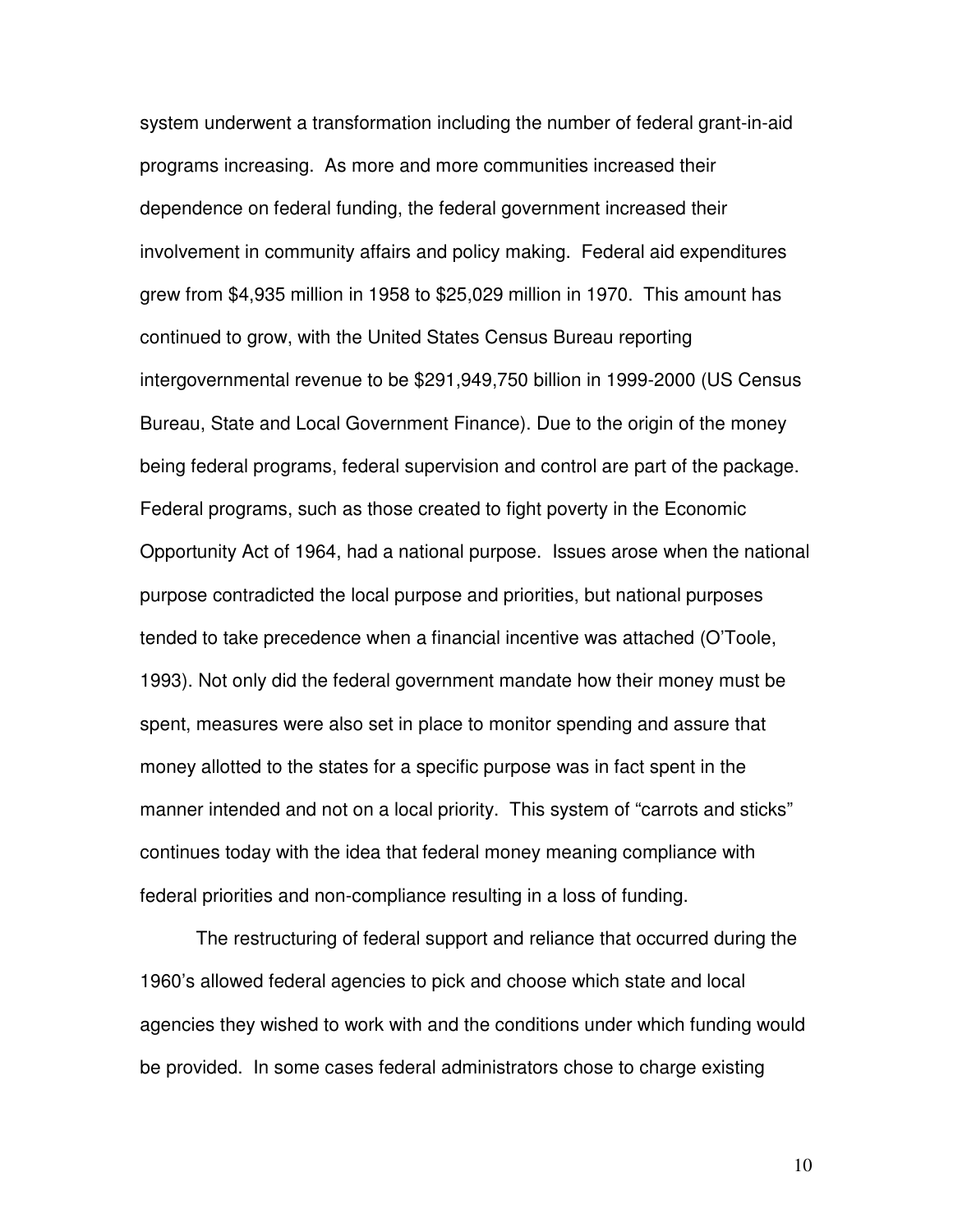agencies with federal mandates while other cases resulted in the creation of new agencies specific to the purpose at hand.

 With the increased involvement of the federal government in state and local affairs came a debate over which type of federalism the United States was modeling, cooperative or dual federalism. In dual federalism, the state and federal governments possess separate and independent powers. Cooperative federalism, which more closely defines the post-1960's transformation system, results in greater shared responsibility and levels relying upon each other in part to survive and succeed (O'Toole, Jr. 1993). Argument exists that federal government powers extending or intermingling with local governments leads to the weakening of the local government. Eisenhower, while running for president, advocated for the preservation of state and local control in order to maintain the foundation upon which our country was built. While a case does exist for federal intervention and the promotion of a national purpose and comprehensive policy, just a strong of case exists for the maintaining of local authority.

 Not long after the federal government became a regular player in state and local government, it was realized that cooperation and coordination problems existed. Grant-in-aid programs were developed with a program approach, treating each program or incentive as an independent case. This resulted in the lack of a master or strategic plan, confusion, and lack of coordination between government levels and agencies. It became difficult to determine which agencies took precedence when contradiction of interests arose and became clear that if coordination was to become a reality in the community, a need exists for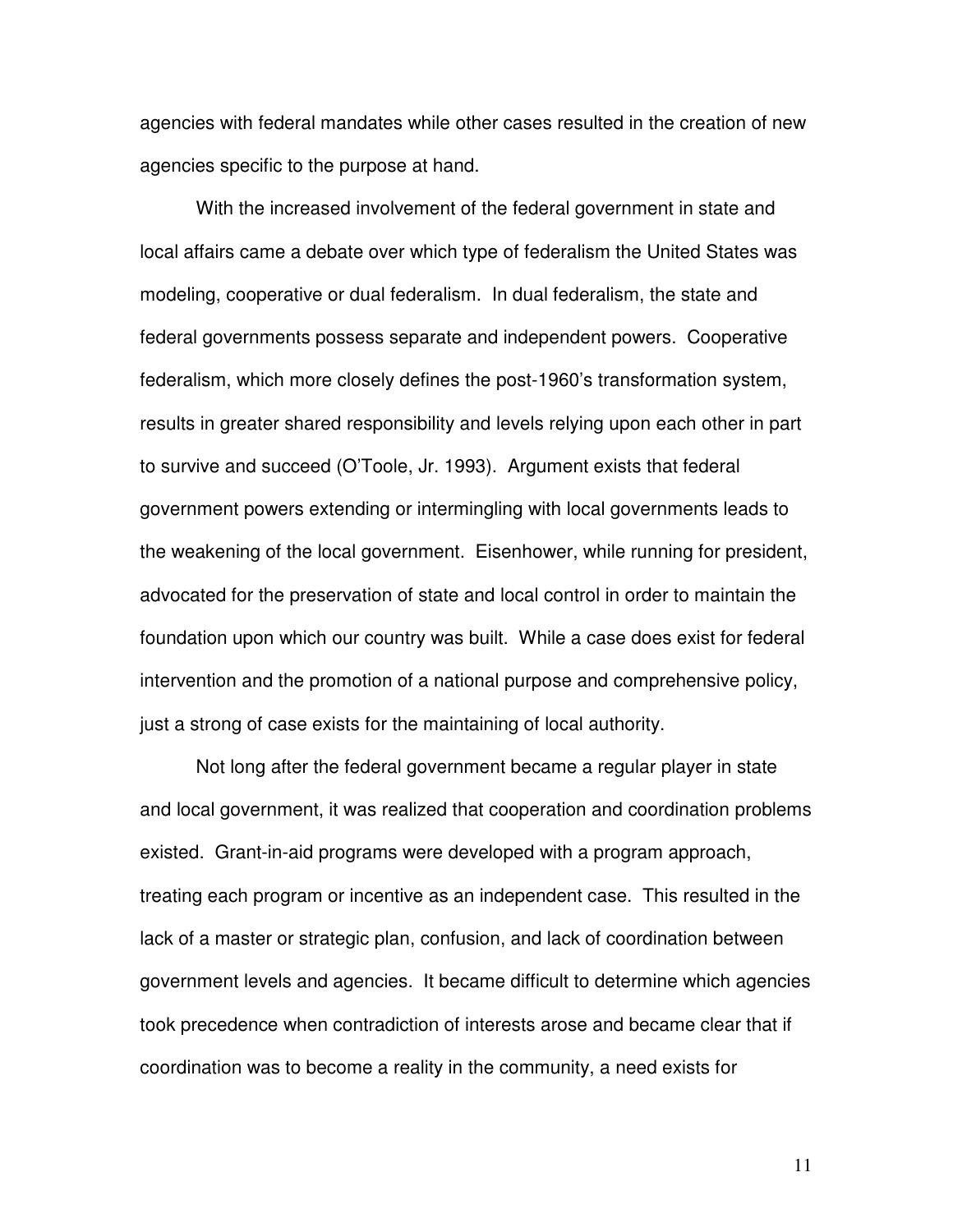someone to be able to say that when inter-agency conflict occurs, one practice or project is to prevail over another (O'Toole, Jr. 1993). In an attempt to improve coordination between agencies and levels of government, policy makers chose a system of mutual adjustment, which promotes negotiation among agencies that are considered equal instead of a system of central direction, which would have created more of a hierarchical system. This action was taken when it became clear that coordination and cooperation among intergovernmental agencies was not an easy task.

 While the focus turned to improving cooperation and coordination in an effort to make government processes smoother, the effort to do so instead resulted in additional layers of government as more players became involved. Beyond the federal, state, and local governments, counties, towns and townships, neighborhoods, and new agencies were among groups and governments desiring a role in policy and decision-making. The rise in the number of individuals and agendas involved in carrying out federal programs created a need for competent leaders with the ability to plan, initiate, and coordinate effectively (Sundquist, James and Davis 1969). Federal programs are reliant on strong leadership and structured community institutions. In order to assure the success of the mandate, a community must have available the necessary resources and be willing to commit them to the project at hand. If cooperation is expected, the agency charged with facilitating the implementation process must possess the respect of the cooperating agencies and should not hold a competitive interest in the matter.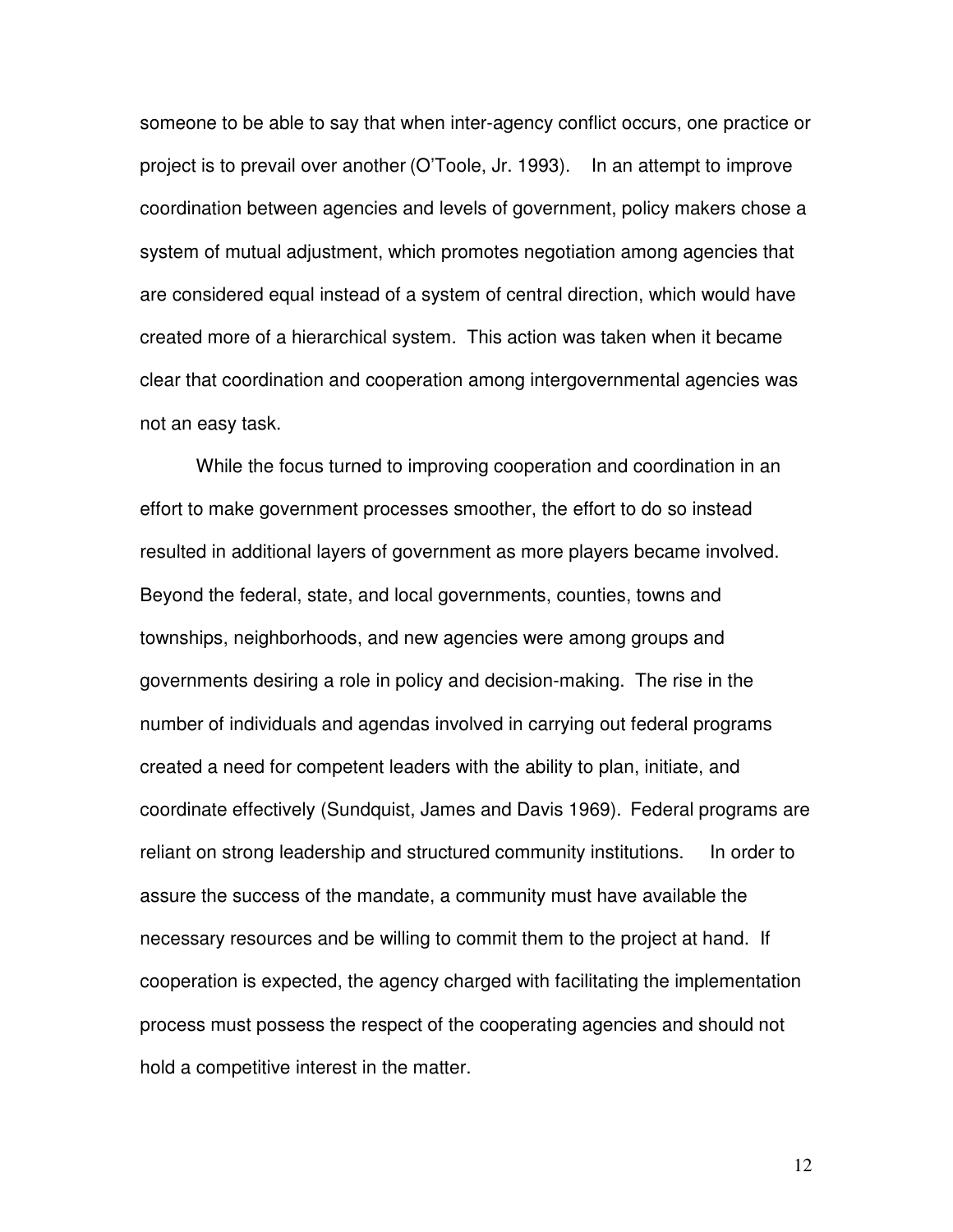# Emergency Management, Definitions

Mankind has faced natural disaster and devastation throughout time, responding and rebuilding as damage occurs. Realizing that simply responding to a disaster was not enough and seeking a more pro-active approach, the 1990's were declared the International Decade for Natural Disaster Reduction. This proclamation called for an anticipation of natural disasters and a reduction of their effects through hazard mitigation. Mitigation, defined as, "advanced actions to lessen the impact of disaster on social and built environments," became an important step in comprehensive emergency management (Drabeck, Thomas and Hoetmer 1991). Mitigation goes a step further than simply being prepared for a disaster as mitigation efforts strive to reduce the impact of a disaster through structural and non-structural actions. Adding mitigation to the process resulted in four phases of emergency management; preparedness, response, recovery, and mitigation. While this research focuses on the mitigation phase, it is important that the remaining phases be identified as all phases are set into motion by a disaster and overlap each other. These phases, presented in the following order by International City Manager's Association, are the four phases of comprehensive emergency management (Drabeck and Hoetmer, 1991).

 Preparedness: Action taken prior to a disaster occurring to develop the plans and systems of emergency operations and emergency management.

 Response: Action taken immediately before, during, and directly after a disaster. The purpose of response is to minimize personal injury and damage through emergency functions. Emergency functions may include warning systems, evacuation, search and rescue, and providing food, shelter, and medical services.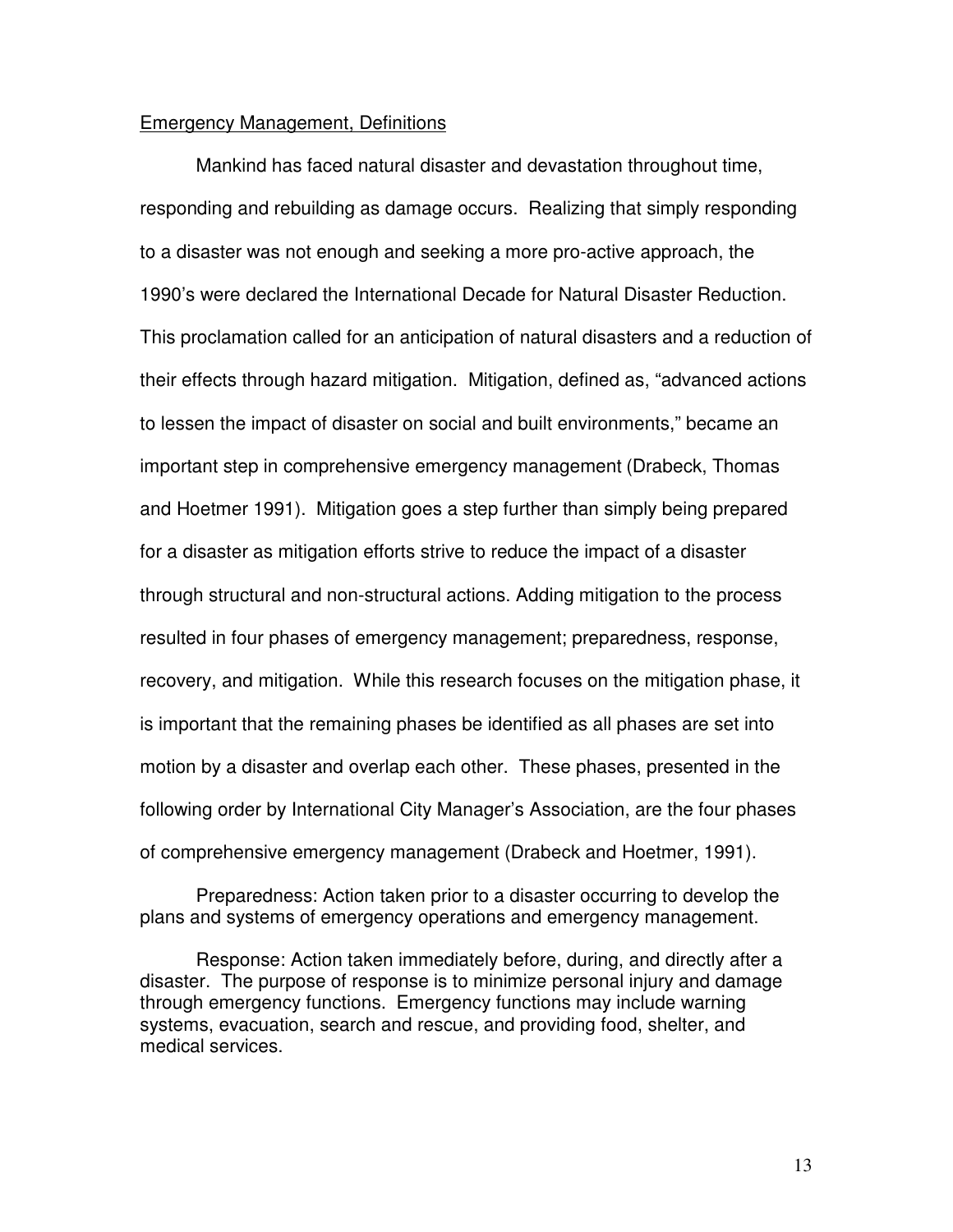Recovery: Occurs immediately after a disaster strikes and includes the efforts to restore services in the area affected and bring community back to a normal state. Recovery activities may include damage assessment, removing debris, and restoring supply of necessary survival items. Recovery also has a long-term component, which includes the creation of mitigation plans based upon the events of the recent disaster.

 Mitigation: Mitigation may take place as a result of a prior disaster that is likely to re-occur or in anticipation of a different type of disaster. The purpose of mitigation is to reduce risk through planning for a disaster and may include evaluating and planning land use, creation of management plans in areas at risk, relocation or strengthening of structures in harms way, implementing codes and policy, and educating the public.

Although acts mandating hazard mitigation planning are drafted and passed at the federal level and directed first to the states and then to individual localities within each state, it is at the local level that planning must occur. Mitigation plans are specific to the types of hazards that pose a risk to individual communities and the infrastructure located within. Therefore, specific planning must occur at the local level and extend upward in an effort to create a comprehensive national disaster hazard mitigation program. Officials must follow three steps in this process; identification, analysis, and strategy preparation. (Drabeck and Hoetmer, 1991) In identifying hazards posing a threat to their community, officials should consider all potential hazards and their characteristics, the locations at which they have historically occurred and are likely to occur again, the probability of occurrence or re-occurrence, the impact on livelihood and property, and what actions are currently underway to reduce damage from the identified hazard. Analysis must include analyzing risks in the event of the disaster occurring, the vulnerability of the population and property of the community to injury or damage, and estimated economic loss. Strategy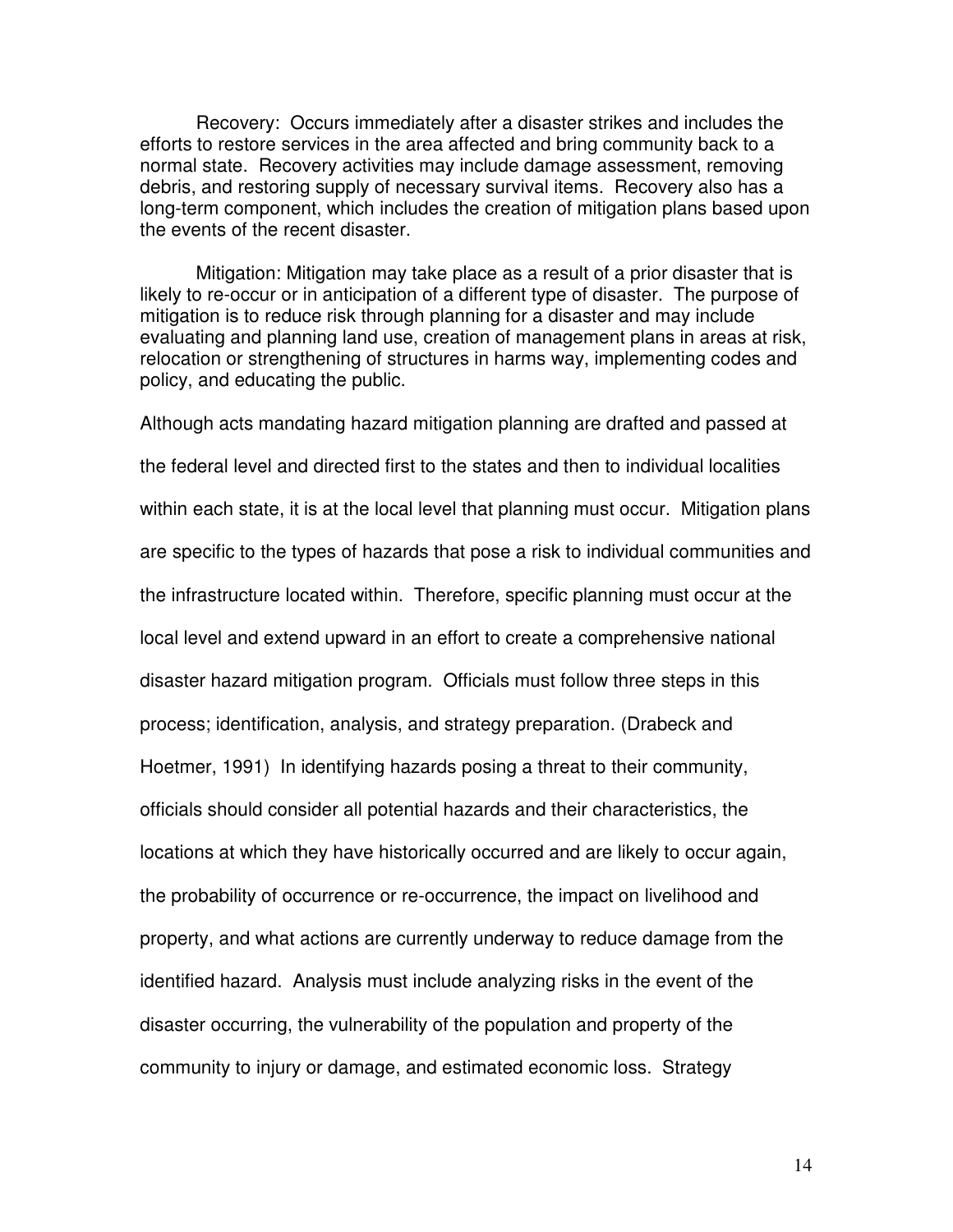preparation includes preparing the plans, recommending plans for approval, and maintaining and updating plans as necessary (Drabeck and Hoetmer 1991).

 While mitigation efforts may be applied to natural or man-made disasters, DMA 2000 requires only natural hazard mitigation which would include damage caused by floods, hurricanes, tornadoes, earthquakes, soil problems, winds, or any other damage that occurs as a result of a force of nature. People and property are affected by such hazards and mitigation takes both into consideration, prioritizing first human life and second property.

 Two forms of mitigation actions exist, structural and non-structural. Structural mitigation actions strive to contain or lessen the effects of a hazard through the use of actual, physical structure. When attempting to mitigate disaster by use of structural efforts a focus is given to strengthening exposed infrastructure to withstand the effects of a disaster. Examples of structural mitigation include building dams or dikes to prevent flooding or relocating buildings directly in harms way. Non-structural mitigation involves a policy approach and includes such actions as adopting and enforcing codes and regulations, acquiring land that is considered at risk to prevent unsafe usage, and providing preferential taxation and insurance rates based on a property owner's proximity to the hazard risk area.

 In order to effectively assess community vulnerability, officials on the local, state, and federal levels must work together and offer both financial and personnel resources. Local emergency management officials generally lead the effort to assess vulnerability and implement mitigation and often times face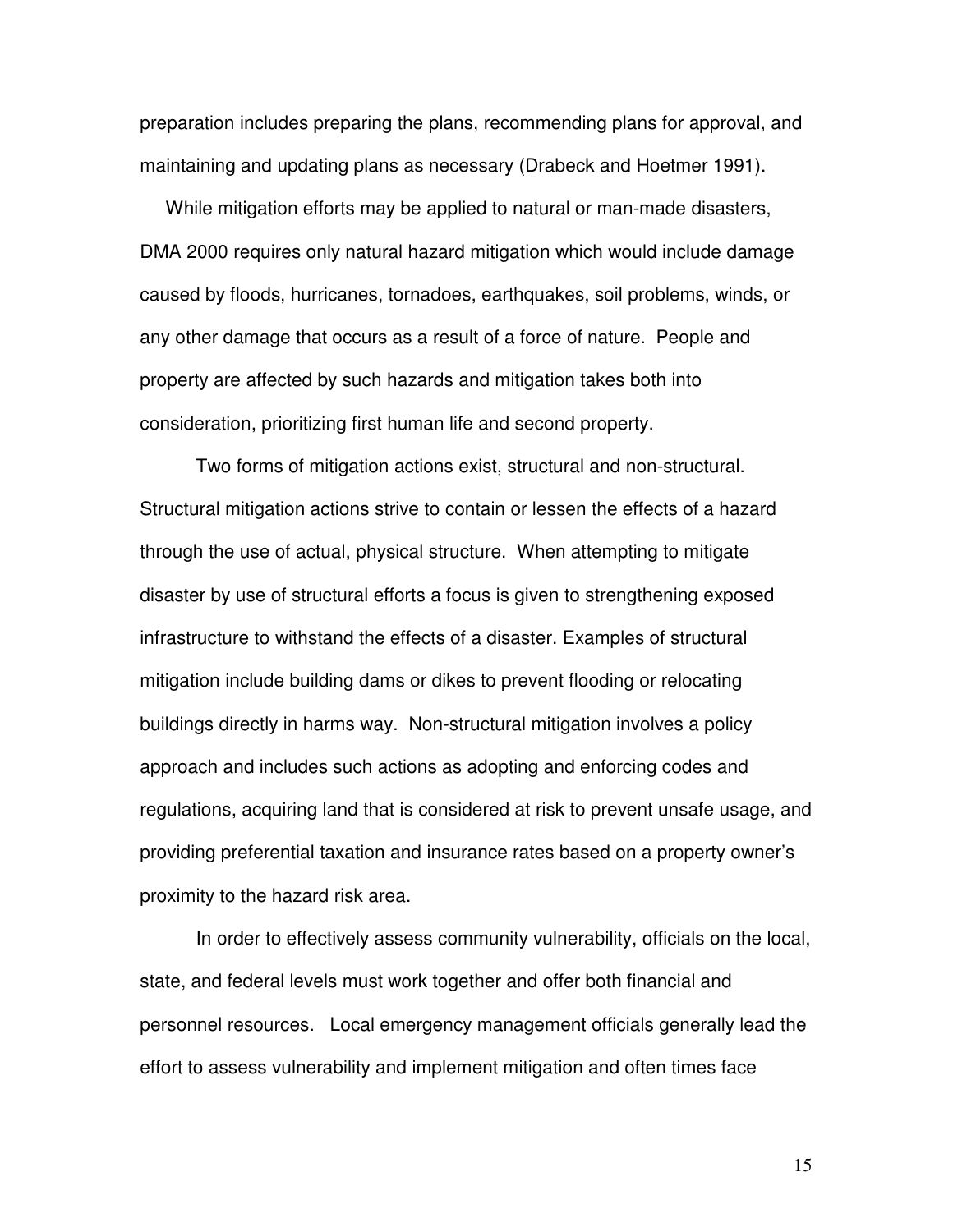resistance for various reasons. These reasons include costs, time, personnel commitment, and contradiction of priorities. The outcome of plans generally result in regulations or programs that not all participants agree with, making decision making difficult. Public, private, and non-profit agencies must participate in order to create a comprehensive vulnerability assessment and mitigation plan. A further challenge to the process of mitigation is the fact that, due to growth and changes in population and infrastructure, plans must be updated regularly. Emergency Managers must face resistance and promote mitigation by educating the community on its benefits. These officials must be able to convince community leaders, policy makers, and the public that while expenses are incurred and sacrifices are made, the benefit of mitigating disaster outweighs the costs. The case must be made that preventing disaster saves lives and property and costs less than repeatedly recovering from disaster.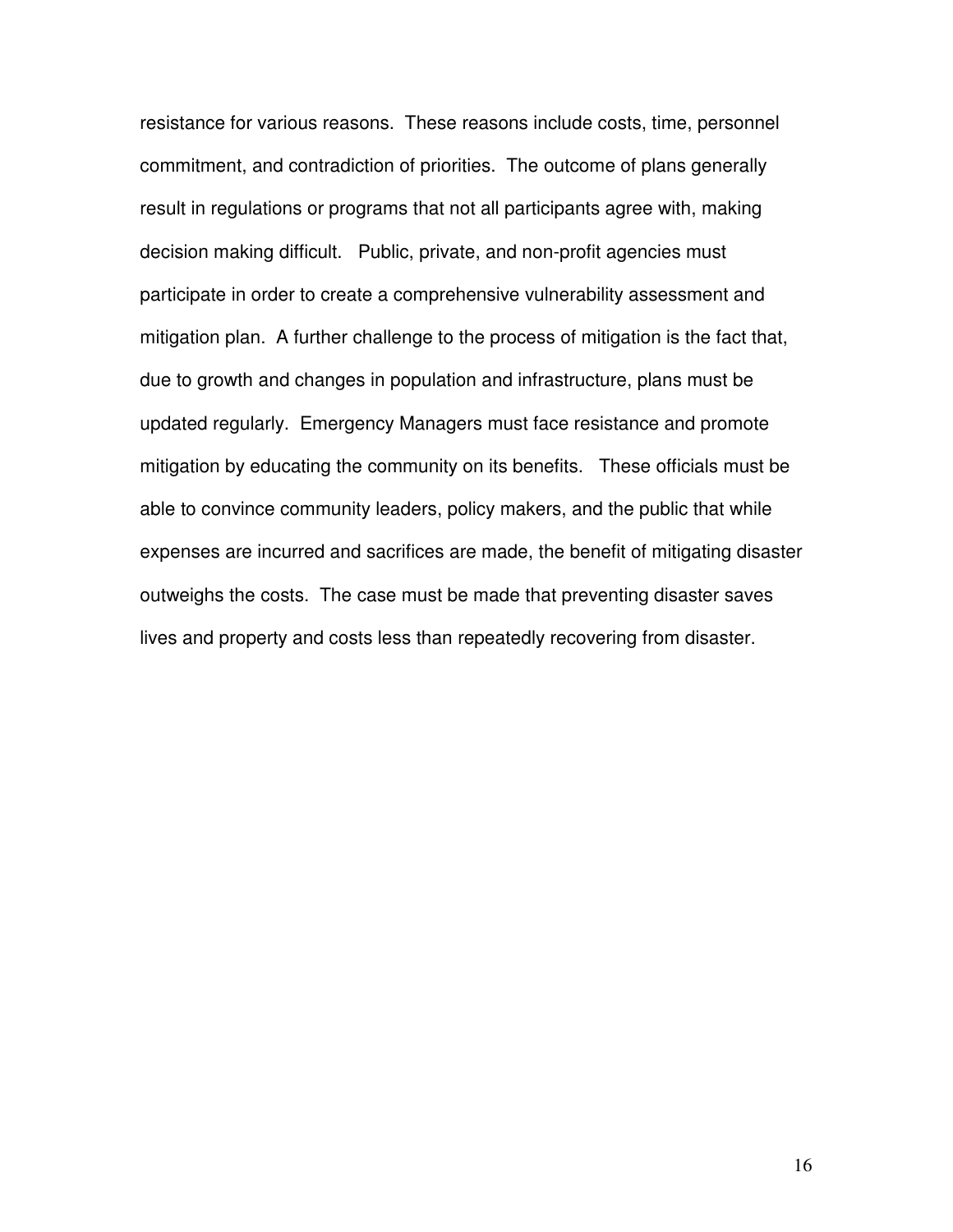# **Methodology: The Vulnerability Assessment Process and Mitigation Planning Undergone by Clark County, to Date**

 In order to comply with the Disaster Mitigation Act of 2000, the state of Nevada and Clark County has begun the chore of assessing vulnerability and planning mitigation efforts. During this portion of the paper, focus will be given to the vulnerability assessment steps taken thus far (steps one through three) and the progress made since the implementation process began during the summer of 2002. Discussion will include the model Clark County is following and the steps involved, progress made to date, participating individuals and agencies and their roles, and what the county is yet to achieve to complete implementation requirements.

#### Disaster Mitigation Act of 2000

In an effort to curb the disaster-repair-disaster cycle and reduce federal spending in the area of emergency response, congress passed the Disaster Mitigation Act of 2000 on October 30, 2000 (Public Law 106-390). This act amends the Robert T. Stafford Disaster Relief and Emergency Assistance Act of 1988 and sets into place a requirement for state, local, and tribal governments to create and implement hazard mitigation plans. The primary goal of this legislation is to identify where hazards are occurring and re-occurring, where disaster funds are being spent, and what steps can and will be taken to mitigate the effects of the disaster. Ultimately, DMA 2000 aims to establish a national disaster hazard mitigation program in order to reduce the number of lives as well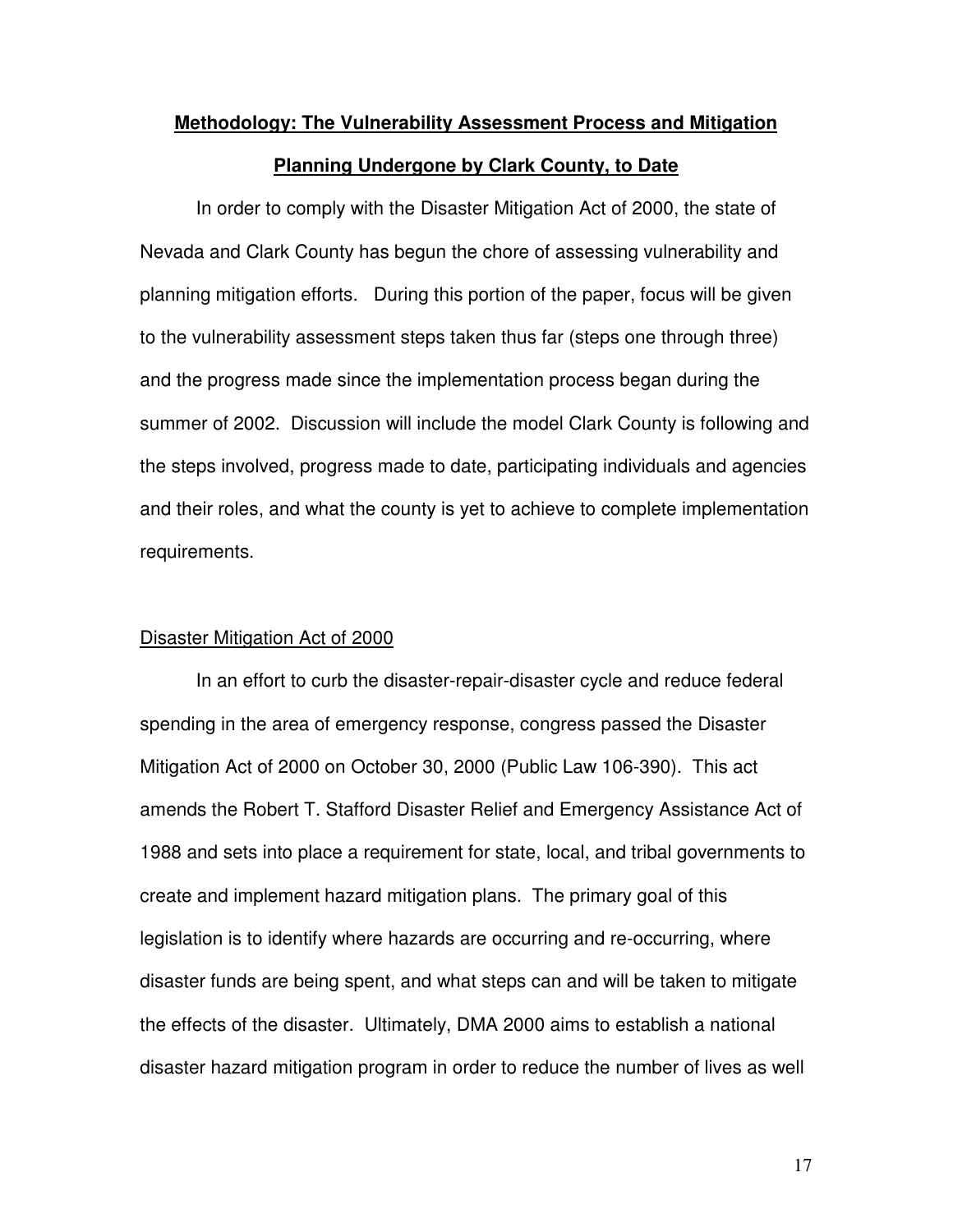as structures lost Plans are required to be submitted for review by January 30, 2004 and as an incentive to create and implement pre-disaster plans, the federal government has ordered that states without such plans will not be eligible for hazard mitigation funding (post-disaster relief) beyond this date.

The verbatim definition of the act includes "to authorize a program for predisaster mitigation, to streamline the administration of disaster relief, to control the Federal costs of disaster assistance, and for other purposes" (DMA 2000). DMA 2000 focuses on natural disasters and requires states to identify and assess hazards that pose a risk to their community. The act requires localities to consider historical damage in their area. Specifically, hazards that have repeatedly caused damage in a given area and the area affected by the given hazard are to be targeted to prevent repeat damage. Beyond preventing avoidable damage to property and loss of life, the act states that planning should also assure that critical services and facilities, such as government buildings and emergency response, are able to maintain operation in the event of a disaster.

#### Implementing DMA 2000 in Clark County, Nevada

The Clark County Office of Emergency Management has been assigned the task of carrying out Clark County's vulnerability assessment and mitigation planning. The ultimate goal of this effort is the creation of a comprehensive local mitigation plan. The purpose of the resulting plan is to represent Clark County's "commitment to reduce risks from natural hazards, serving as a guide for decision makers as they commit resources to reducing the effects of natural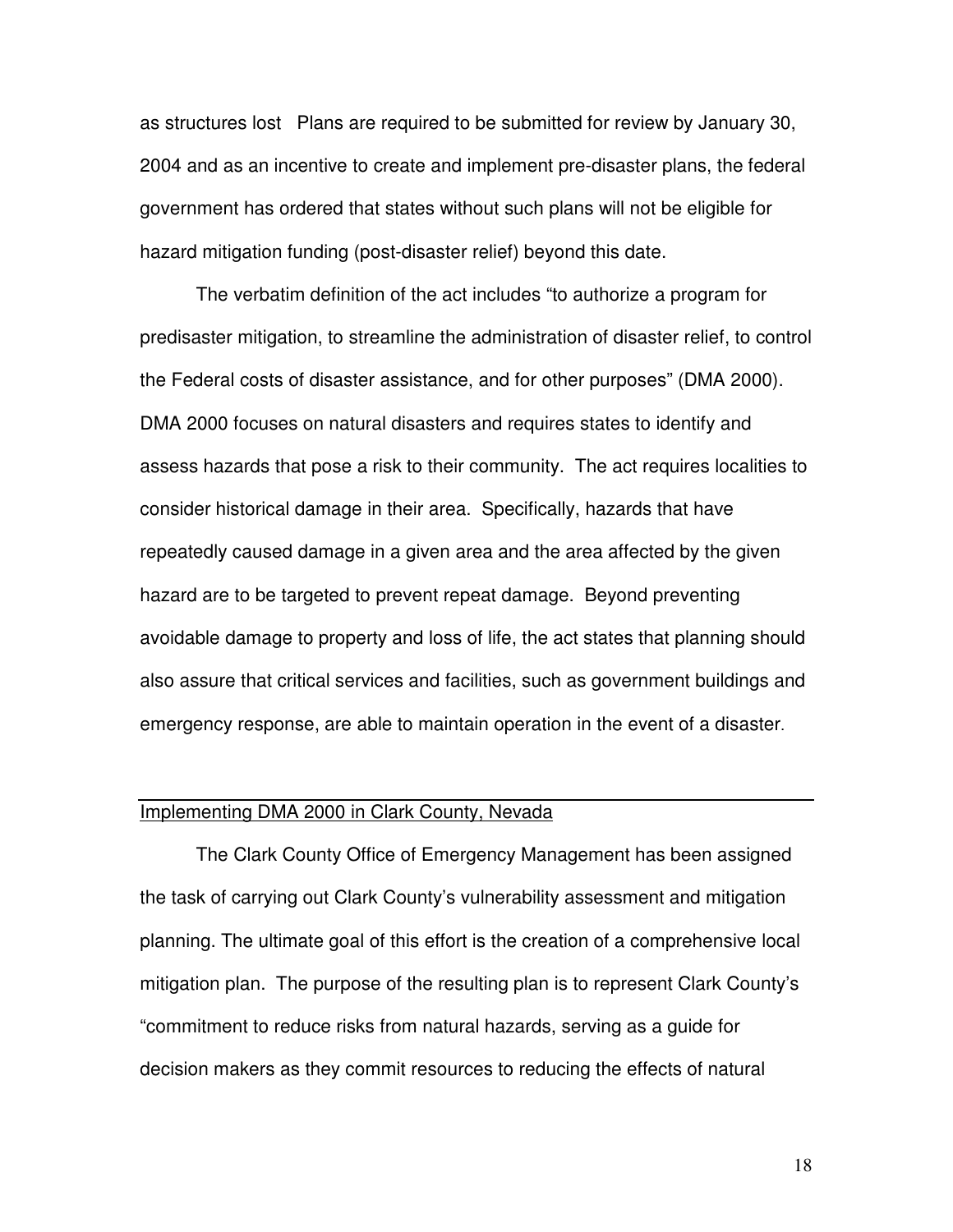hazards" (DMA 2000). In order to assure an all-encompassing plan, it is required that all communities within Clark County as well as local and regional agencies in the county be involved in the assessment and planning stages. Further, business owners, private and non-profit agencies, stakeholders, and the general public are required to be allowed to have an input opportunity.

#### **Guidelines**

The Disaster Mitigation Act of 2000 did not provide a tutorial or step-bystep process that planning teams are required to follow. Instead, guidelines have been provided and communities are allowed some choice in the means by which they will produce the necessary final product. By allowing localities the freedom to choose the process or model that best fit their particular community and resources, the federal government has provided localities with ownership of their assessment and planning process. Guidelines state that the plan must include documentation of who was involved (public and private) in the planning process and the process undergone to develop the plan. A risk assessment, identifying and prioritizing hazards that pose a risk to Clark County, is the first required step. This assessment (also referred to as vulnerability assessment) is to include a summary of each hazard identified and the potential impact of each particular hazard. Clark County, due to its political make-up, opted to create a multijurisdictional plan. Therefore, risk assessment is required to identify risks to the entire county. Following the risk assessment step, a mitigation strategy is required to be decided upon based on reducing the risks of hazards identified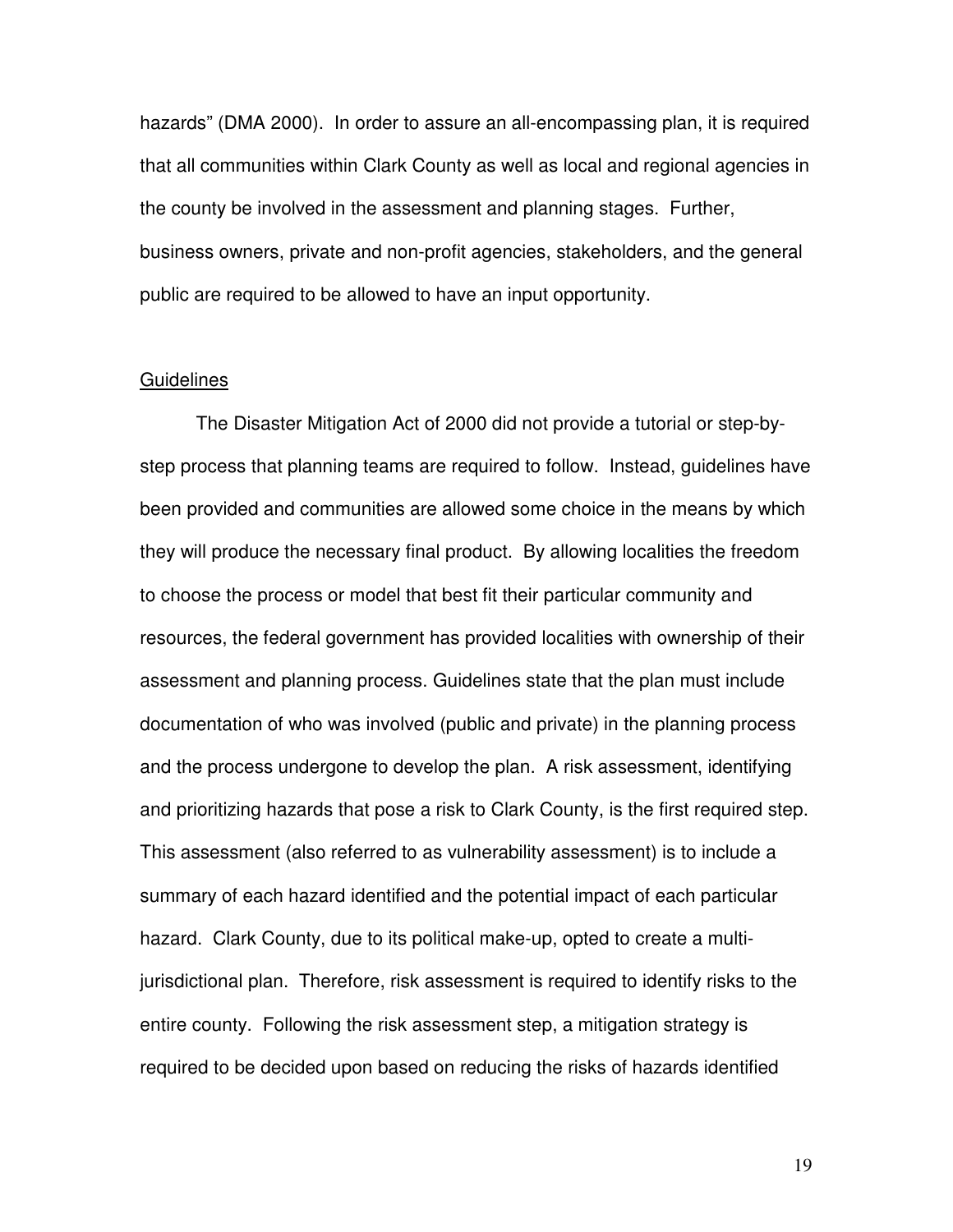during risk assessment. The strategy section must to include a description of mitigation goals to reduce vulnerabilities, identification and analysis of mitigation policy in place or in the works, and an action plan prioritizing and explaining implementation and administration actions. Once the plan is completed, a maintenance plan must also be established to assure monitoring, evaluating, and updating the mitigation plan every five years (Code of Federal Regulations, Title 44).

 Upon completion of the risk assessment and mitigation plan, the entire document will be submitted first to the state and then to the FEMA Regional Office for review and approval.

#### **Steps taken by Clark County**

 Clark County managers stepped up to face the task of complying with DMA 2000. Jim O'Brien, Manager of the Clark County Office of Emergency Management, recognized that accomplishing the assessment portion of the act would be the most straightforward if a tutorial were followed. After reviewing several available plans and tutorials specific to risk assessment on the internet, Mr. O'Brien chose to model Clark County's vulnerability assessment after the North Carolina Vulnerability Assessment Tutorial (the tutorial). The Department of Commerce's National Oceanic and Atmospheric Administration (NOAA) Coastal Services Center developed this tutorial's methodology. This operational template was chosen in part because it implemented and relied upon the use of a Geographic Information System (GIS) to store, map, and analyze data. The GIS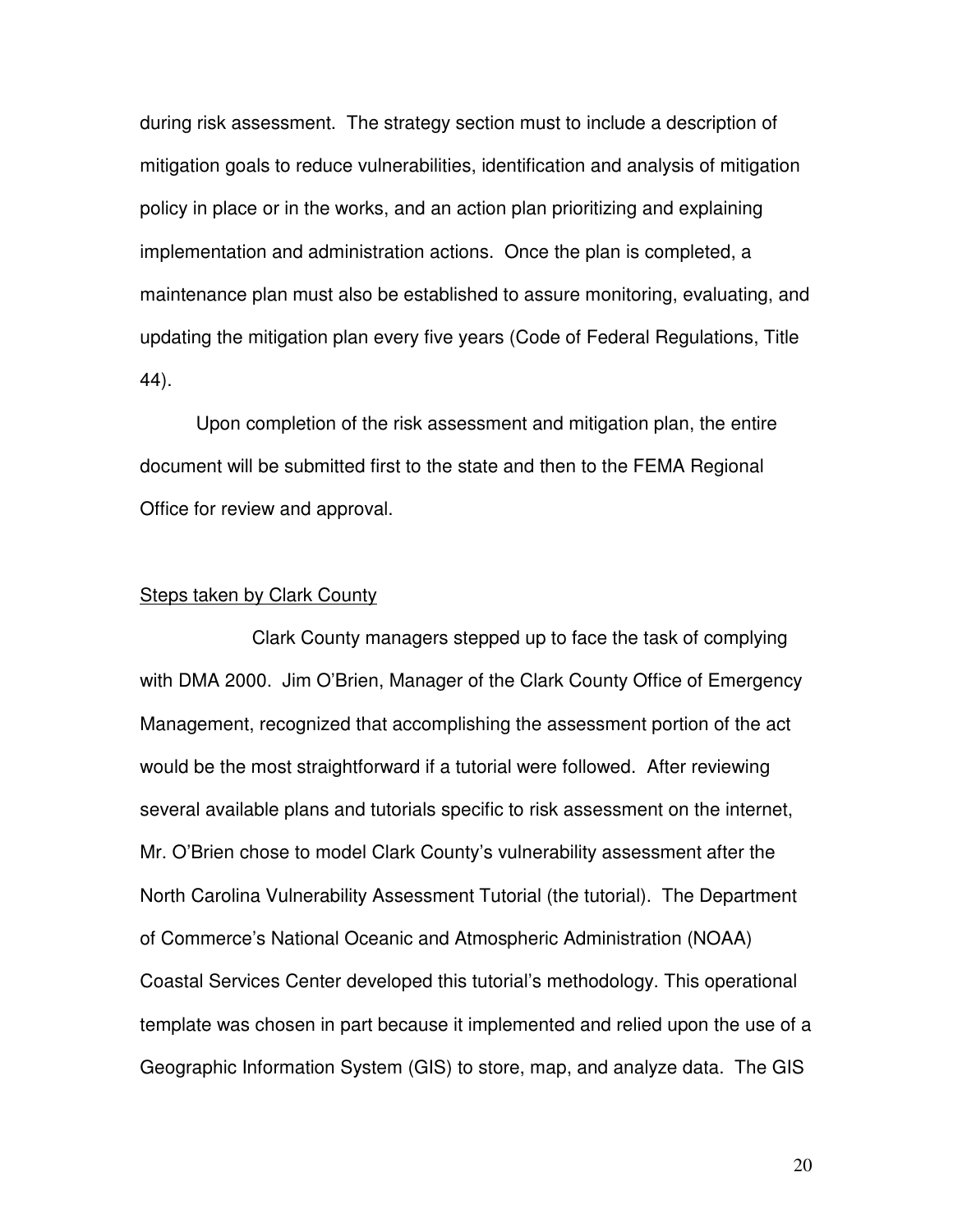Department of Clark County, offering a mature collection of data to assist in the completion of the tutorial, became an influential participant in the assessment and planning process.

The NOAA tutorial outlines seven steps in a vulnerability assessment.

The steps are hazard identification, hazard analysis, critical facilities analysis,

societal analysis, economic analysis, environmental analysis, and mitigation

opportunities analysis. Within each of the seven steps exist sub-steps to be

completed sequentially and build upon each other. Steps and sub-steps are

displayed below.

- Step 1-Hazard Identification
	- 1a: Identify Hazards
	- 1b: Establish relative priorities for your hazards

# Step 2-Hazard Analysis

- 2a: Map risk consideration areas for hazards.
- 2b: Assign scores within risk consideration areas, where possible.

# Step 3-Critical Facilities Analysis

- 3a: Identify critical facilities categories.
- 3b: Complete a critical facilities inventory.
- 3c: Identify intersections of critical facilities with high-risk areas.
- 3d: Conduct vulnerability assessment on all critical facilities.

# Step 4-Societal Analysis

- 4a: Identify areas of special consideration.
- 4b: Identify intersections of special consideration areas with high-risk areas.
- 4c: Conduct a general inventory of special consideration/high-risk locations.
- Step 5-Economic Analysis
	- 5a: Identify primary economic sectors and locate economic centers.
	- 5b: Identify intersection of economic centers and high-risk areas.
	- 5c: Conduct general inventory of high-risk economic centers.
	- 5d: Identify large employers and their intersection with hazard risk areas.
	- 5e: Conduct vulnerability analysis on structures of large employers as critical facilities.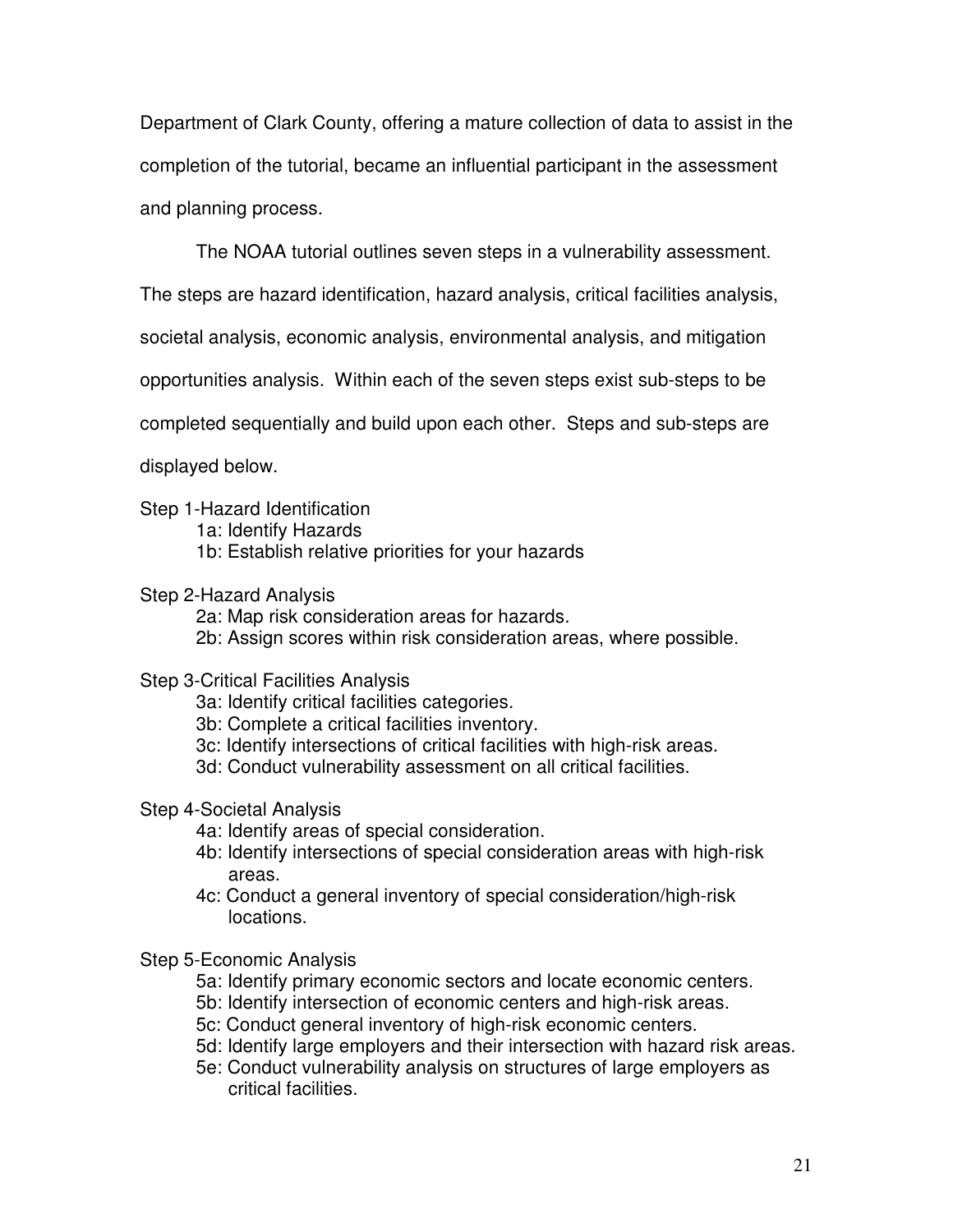Step 6-Environmental Analysis

- 6a: Identify secondary hazard risk consideration sites and key environmental resource sites.
- 6b: Identify intersections of secondary risk sites, environmentally sensitive areas, and natural hazard risk consideration areas.
- 6c: Identify key environmental resource locations and their proximity to secondary risk sites.
- 6d: Conduct vulnerability analysis on priority secondary risk sites as critical facilities.

Step 7-Mitigation Opportunities Analysis

- 7a: Identify areas of undeveloped land and their intersection with high-risk areas.
- 7b: Inventory high-risk undeveloped land.
- 7c: Assess the status of your existing flood insurance program participation.

The first step was to identify the hazards posing a threat to Clark County.

The first sub-step of the hazard identification process consisted of introductory

and brainstorming sessions held on July  $15<sup>th</sup>$  and August  $12<sup>th</sup>$ , 2002 during which

participants defined vulnerability (susceptible to physical or emotional injury) and

created a comprehensive list of threats and vulnerabilities within Clark County.

Officials representing Clark County, Boulder City, North Las Vegas, the

University of Nevada, Las Vegas, City of Las Vegas, City of Mesquite, and City of

Henderson attended this meeting. This meeting resulted in two lists, natural and

human (man-made) risks.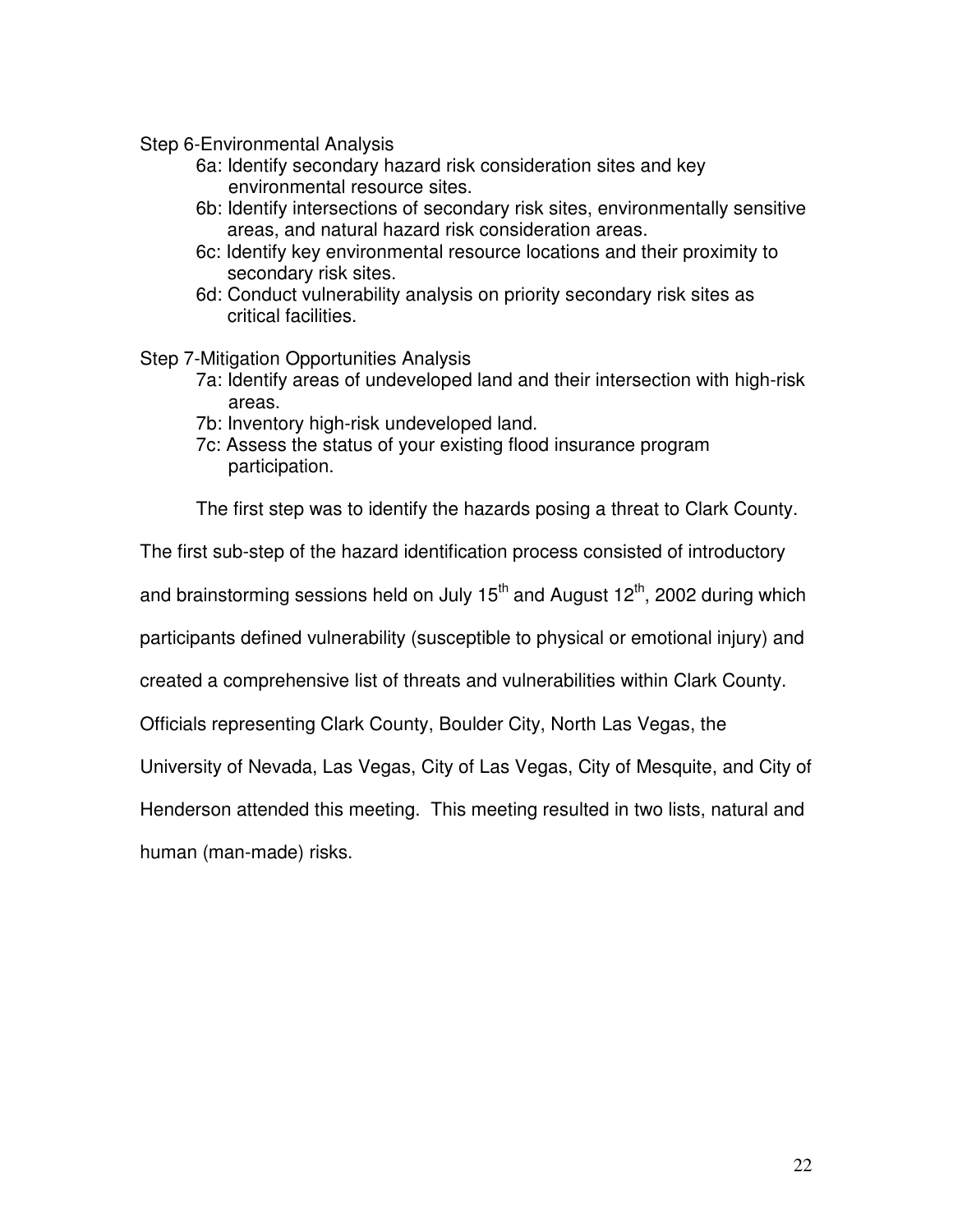# Natural

Wind (dust, high wind, traffic) Flood (Dam failure and river flood) Flash Floods Tornado **Earthquake** Drought Wildfire Severe Weather (Microburst?, Lightning, Heat) Avalanche and Slides Volcanic Ash Natural Epidemic Invasive Species

#### Human (Man-made)

Aircraft Crash Civil Disturbance Dam Failure **Explosives** Fire Fuel Storage Utility Failure Hazmat Disaster Radiologic (High and low level) Water System Failure Transportation System **Terrorism** Pipelines **Communication Mines** Landfill

Recognizing that the meeting did not include complete representation, a

follow-up memo was sent to "partners in public safety" inviting further input and

providing information on the process.

Once hazards presenting threat to Clark County were identified, the next

step was to prioritize risks in order to decide which hazards posed the greatest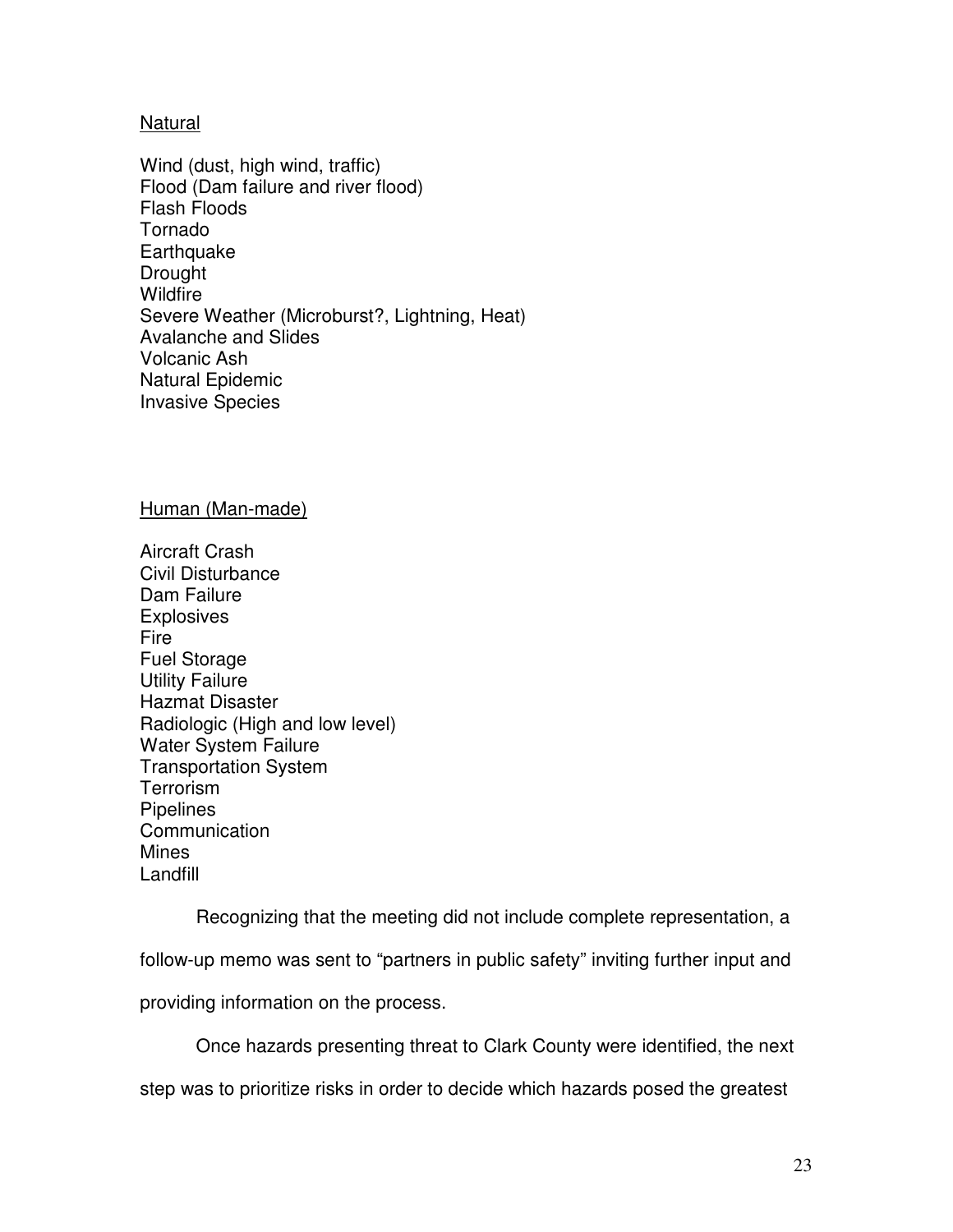threat and should be focused upon as a part of the mitigation plan. In order to weigh each hazard against the others, the tutorial provided a formula to apply to each hazard. This formula took into account the frequency at which the hazard has occurred in the past, the area impacted when the disaster does occur, and the magnitude. Frequency was scored in terms of time, area of impact categorized as either the entire county, a township/range block, census tract, block group, or site (x,y coordinate), and magnitude ranged from federal disaster to a specific, insured loss. Below is the formula followed and scoring rubric.

|                | <b>Frequency</b> | Area of Impact      | <b>Magnitude</b>                              |
|----------------|------------------|---------------------|-----------------------------------------------|
| Score          |                  |                     |                                               |
|                | $10+$ years      | Site $(x,y)$        | <b>Insured Loss</b>                           |
| $\overline{2}$ | 6-9 years        | <b>Block Group</b>  | Local                                         |
| 3              | 1-5 years        | <b>Census Tract</b> | <b>State</b>                                  |
| 4              |                  |                     | 2-12 months Township, Range Federal Emergency |
| 5              | $0-30$ days      | County              | <b>Federal Disaster</b>                       |

**(Frequency + Area of Impact) x Magnitude=Total Score** 

Decisions were made by the collaborating group as to what score to assign each hazard in each category. The group referred to Office of Emergency Management historical records to determine frequency and magnitude scores. After each hazard was assessed, the formula produced the following scores.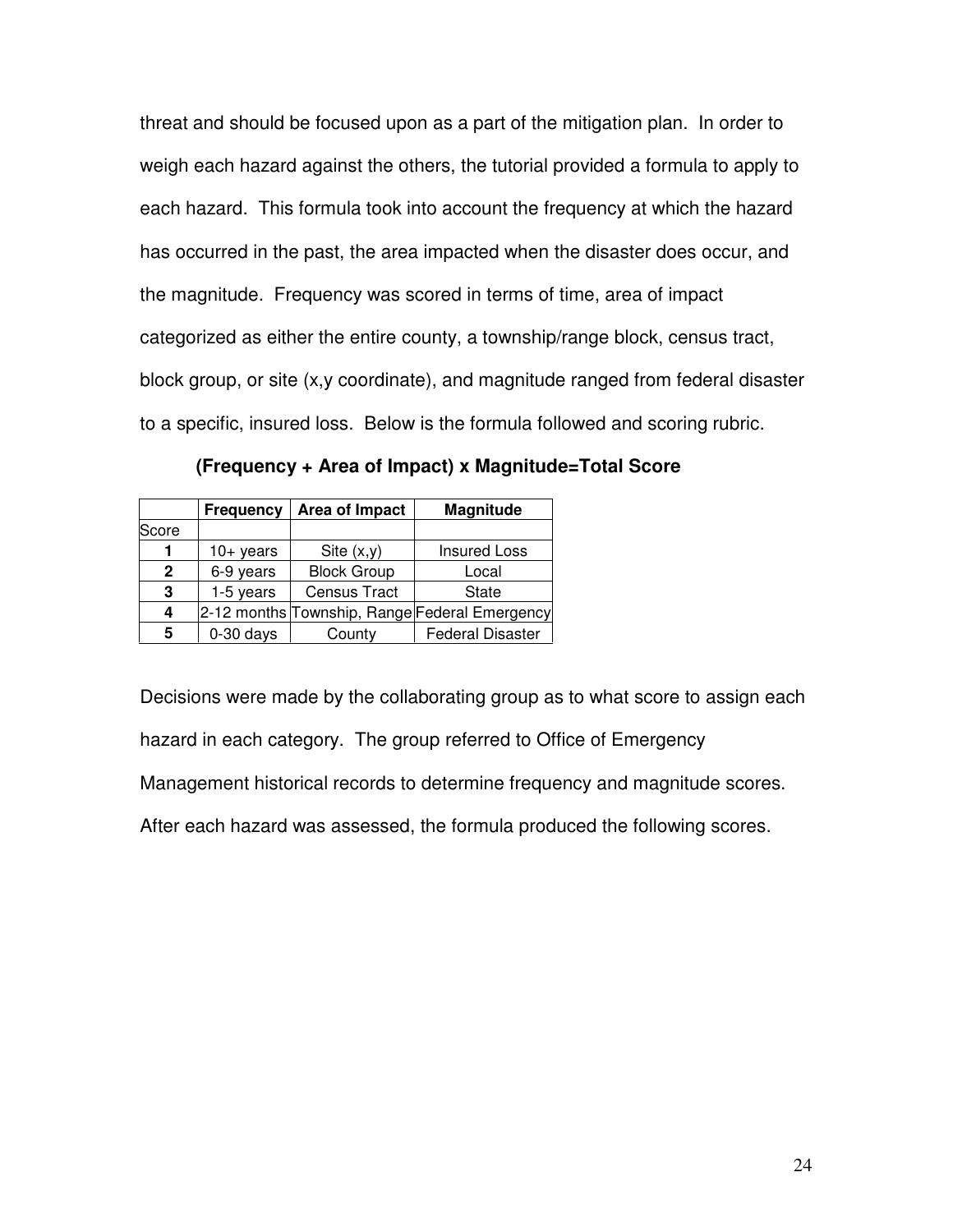| <b>Natural Hazards Score</b> |    |
|------------------------------|----|
| Avalanche/Slides             | 8  |
| Drought                      | 28 |
| Earthquake                   | 25 |
| Epidemic                     | 40 |
| <b>Flash Flood</b>           | 32 |
| Flood                        | 25 |
| <b>Invasive Species</b>      | 18 |
| Severe Weather               | 18 |
| Tornado                      | 14 |
| Volcanic Ash                 | 18 |
| Wildfire                     | 32 |
| Vind                         |    |

| Human Hazards                  | <b>Score</b> |
|--------------------------------|--------------|
| Aircraft Crash                 | 12           |
| Civil Disturbance              | 20           |
| Communications Infrastructure  | 16           |
| Dam Failure                    | 30           |
| Epidemic (Bio-Terror)          | 25           |
| Explosives                     | 10           |
| <b>Fuel Storage Disruption</b> | 24           |
| <b>Gang Activity</b>           | 14           |
| Hazardous Materials (HazMat)   | 14           |
| Mines                          | 8            |
| Pipelines                      | 18           |
| Radiologic (Low-level waste)   | 28           |
| <b>Structural Fire</b>         | 6            |
| <b>Terrorism Threats</b>       | 12           |
| <b>Transportation Systems</b>  | 24           |
| <b>Utility Failure</b>         | 27           |
| <b>Waste Treatment</b>         | 21           |
| <b>Water System Failure</b>    | 28           |

 After scores were assigned to each disaster, the team used the scores as a tool to prioritize risks and decide which risks would be focused upon during the vulnerability and mitigation planning process. Scores ranged from a total score of six in the case of structural fires to 40 in the case of a natural epidemic.

Statistical analysis resulted in the following scores:

|               |      | <b>Natural Hazards Human Caused Disasters</b> |
|---------------|------|-----------------------------------------------|
| <b>Mean</b>   | 23   |                                               |
| <b>Median</b> | 21.5 |                                               |
| <b>Mode</b>   | 18   |                                               |

Because time limitations prevented the option of analyzing each hazard, the team decided upon a cut-off score of 25. Hazards scoring 25 or higher would be assessed and included in planning, and hazards scoring 24 or lower would not be focused upon during this process. The final selection included drought,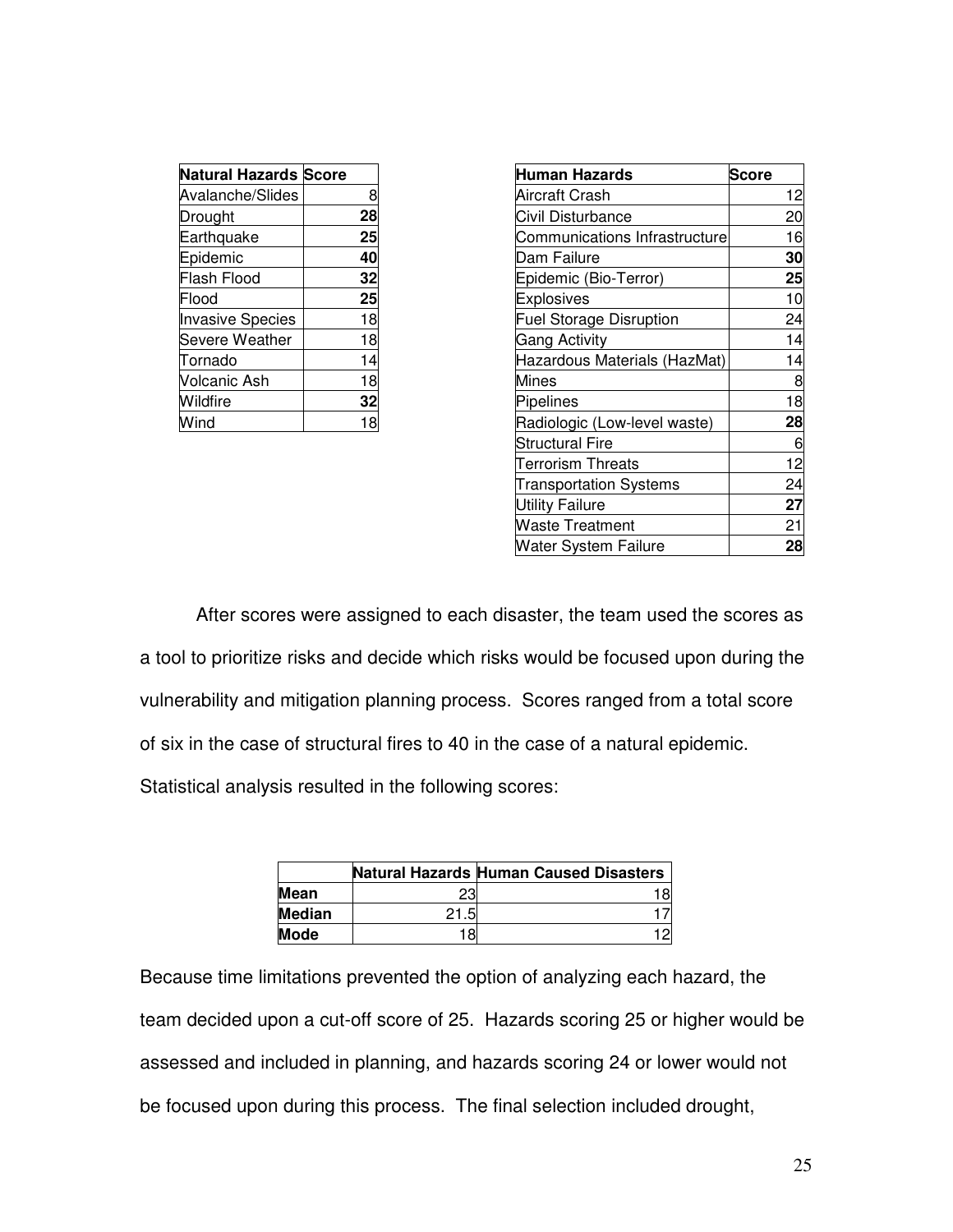earthquake, natural epidemic, flash flood, flood, and wildfire in the natural hazard category and dam failure, bio-terror epidemic, utility failure, and water system failure in the human-caused category. The creation of this list satisfied step 1b, establishment of priorities for identified hazards and thus completed step 1.

 Analysis of the identified hazards was the goal of step two. This step included GIS as a major component as the first sub-step was mapping the risk consideration areas. The purpose of this step was to target the priority areas on which to focus. Existing county GIS files as well as data acquired from appropriate agencies were utilized in order to map hazards as they had historically occurred within Clark County. An attempt was made to collect data that best represented historical disaster occurrence and damage. In some cases, and as was noted in the tutorial, there were limitations to existing data and analysis was forced to be based upon what data was available. Several data files were outdated or were originally created for an independent project and then forgotten. For example, a file of earthquake faults included only those faults in the central portion of the Las Vegas Valley and did not include the outlying, but potentially vulnerable, areas. Because this is ultimately a Clark County project, access to Clark County GIS data is unlimited, but data from other entities depends on their cooperation and the quality of their data. In creating maps, it became a case of the maps being only as accurate or current as the information provided. Data collection involved communicating with officials from such agencies as the Bureau of Land Management, Bureau of Reclamation, and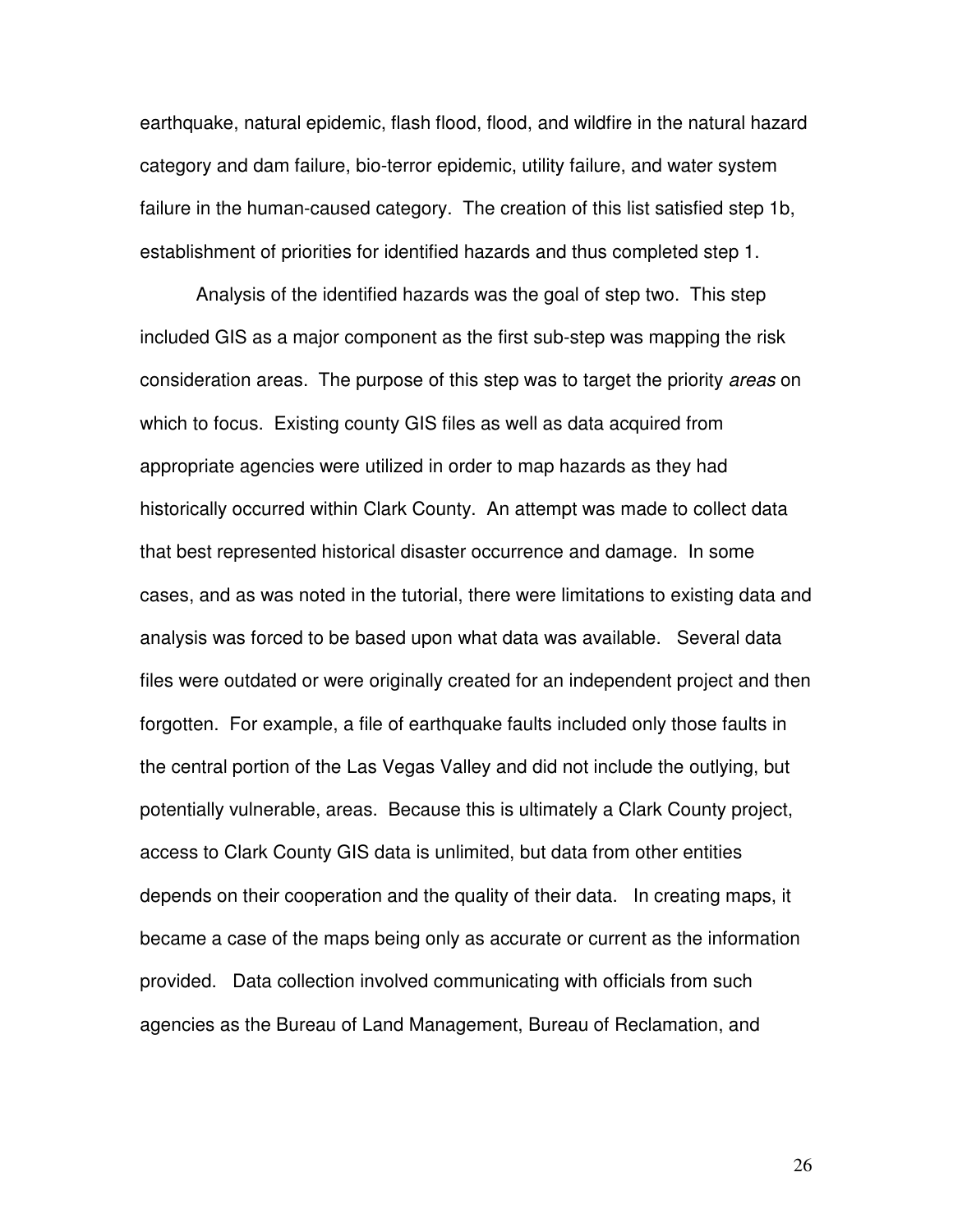Regional Flood Control and relied heavily upon communication and making the correct contacts.

 Once data was compiled and ready to be mapped, it became necessary to create region boundaries. Boundary options discussed included township/range blocks, commission districts, and regions created solely for the purpose of risk mapping. Ultimately, five regions dividing the county were created using existing and practical boundaries (see Appendix A). Interstates 15 and 95 as well as Highway 93 served as boundary lines as did state and county lines. Gaps in boundaries were resolved by extending existing lines to close each region. This process was completed using GIS, resulting in a shapefile, a GIS map file, displaying five regions dividing Clark County.

 Following the mapping of hazards and the creation of a power point presentation to allow analysis and scoring, a meeting was held to attempt to assign scores to each consideration area (region). A copy of this presentation, including maps, can be found in Appendix B. This meeting, held February 11<sup>th</sup>, 2003, was attended by individuals representing the City of Las Vegas Emergency Management and GIS departments, the State of Nevada Division of Emergency Management, Boulder City Emergency Management, Clark County Emergency Management and GIS Management Office (GISMO), North Las Vegas Emergency Management, the Las Vegas Fire Department, and the University of Nevada, Las Vegas (UNLV) Environmental Studies Program. Representation by other agencies and individuals had been encouraged as well.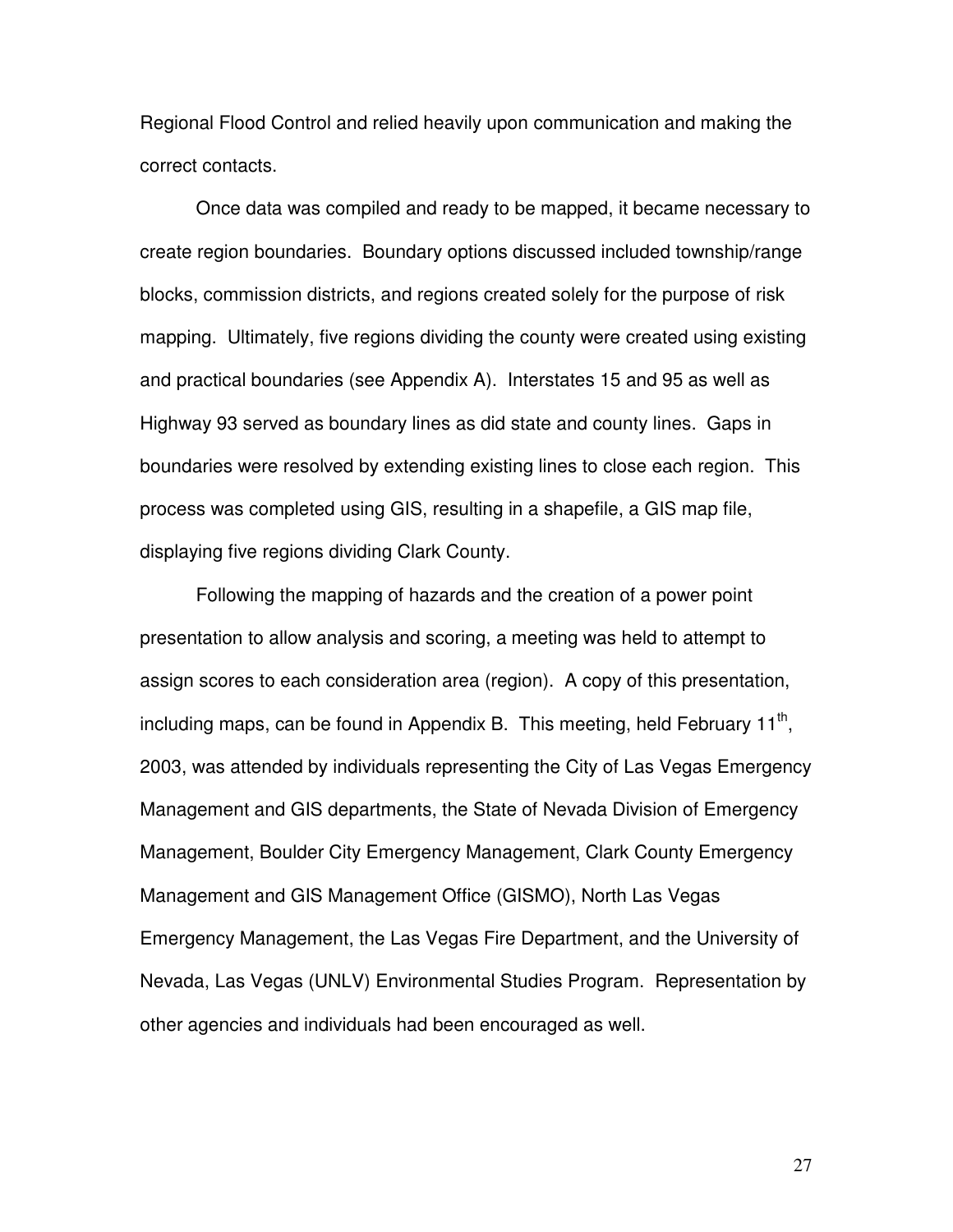Two scoring rubrics were presented following the presentation of mapped hazards in an attempt to assign scores, per hazard, to each region (see Appendix C and D). The goal of this step was to identify which regions obtained the greatest risk for each hazard and where to focus assessment and mitigation efforts. Discussion included what factors to consider, as the tutorial did not specify an exact scoring process. This meeting did not result in assigned scores, as there was confusion as to the most appropriate method to use. It became evident that it was difficult to consider hazards independent of their locations or the populations affected by an event. Questions also arose in regards to whether or not an area that did not cause loss of life or structure or economic damage should be considered priority. An example of this was the difficulty in comparing an area of extreme flood danger that was not populated to a heavily populated area with low or moderate flood danger. Attendees could not find sense in assigning the unpopulated area a higher score, yet the particular step of the tutorial did not consider such situations. The meeting adjourned with the understanding that further analysis would need to occur prior to scores being assigned.

 In an effort to understand the most effective means of scoring, the input of Dr. David Hassenzahl, an assistant professor in Environmental Studies at UNLV and active participant in the planning process, was requested. During a meeting with Dr. Hassenzahl, discussion suggested that criteria be developed per hazard to allow scoring each hazard independently, rather than attempting to rank hazards using identical criteria. Two options were discussed. The first was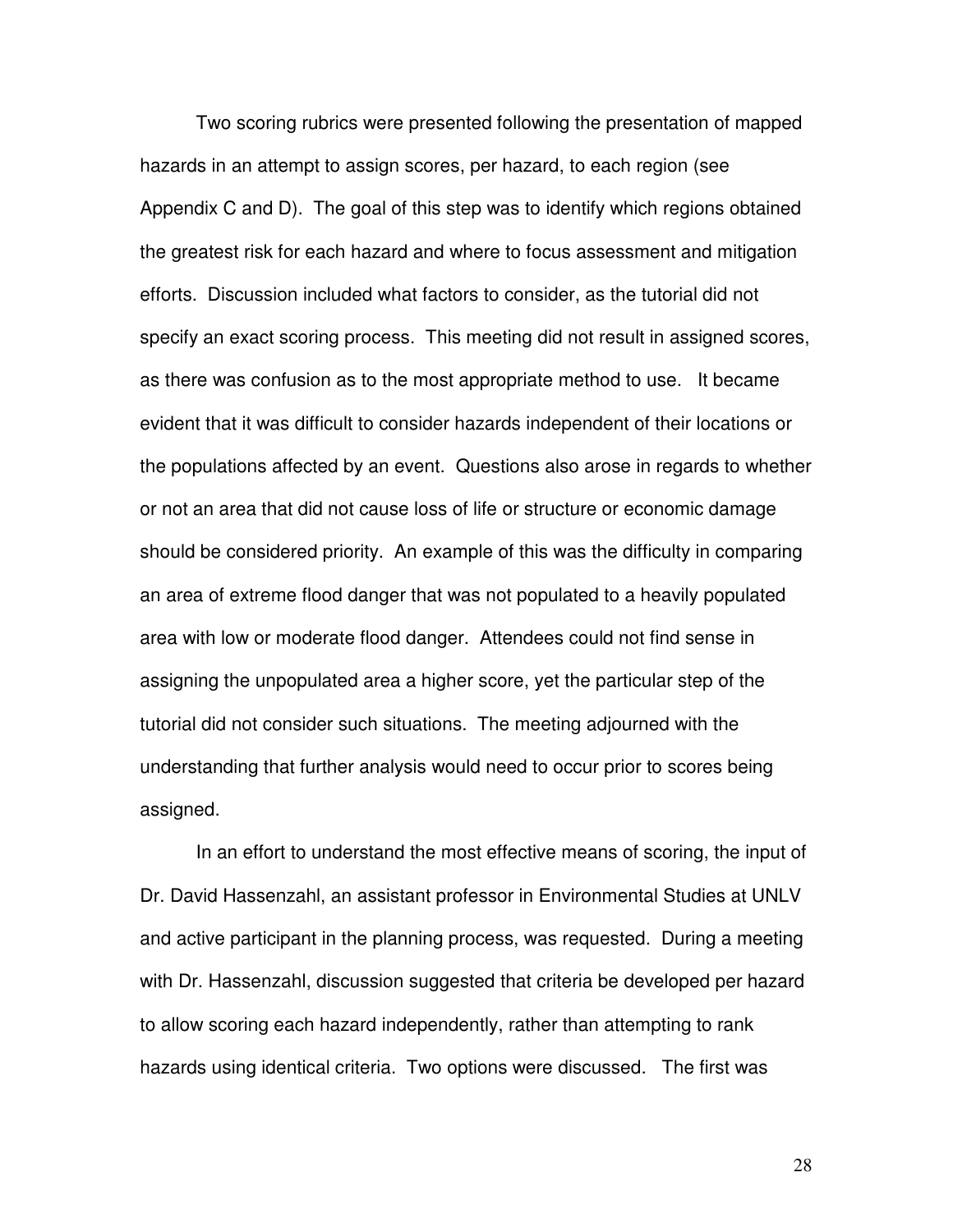creating criteria specific to each hazard, such as flooding. Regions might be placed in categories such as falls within 500-year flood zone, falls within 100 year flood zone, region does not contain flood zones. The second option, which Dr. Hassenzahl presented in a paper titled "White Paper for the Clark County GIS Vulnerability Assessment Project: Looking Ahead, Designing Mitigation, and Managing Uncertainty," utilized the FEMA threshold for assistance, which states that a disaster must incur a cost of \$2.50 per person in an impacted area in order to justify federal assistance. Using this method would result in evaluating costs based on assessments of land and structure value and assessing damage by the cost incurred to respond and repair. Regions with a higher assessed value would then be considered more at risk and be focused on as priority.

| Cost per person Score |   |
|-----------------------|---|
| $$2.50+$              | 5 |
| $$2.01 - 2.49$        | 4 |
| $$1.51 - 2.00$        | 3 |
| $$1.01-1.50$          | 2 |
| $$0-1.00$             |   |

While agreeing that the FEMA threshold was the best-fit scoring rubric to use, hazards have not been scored using this method to date. Time limitations and the lack of individuals with risk management expertise or experience has put this step temporary on hold. In order to best utilize current resources, efforts have instead been focused on step three, with an intention of and need to return to step two.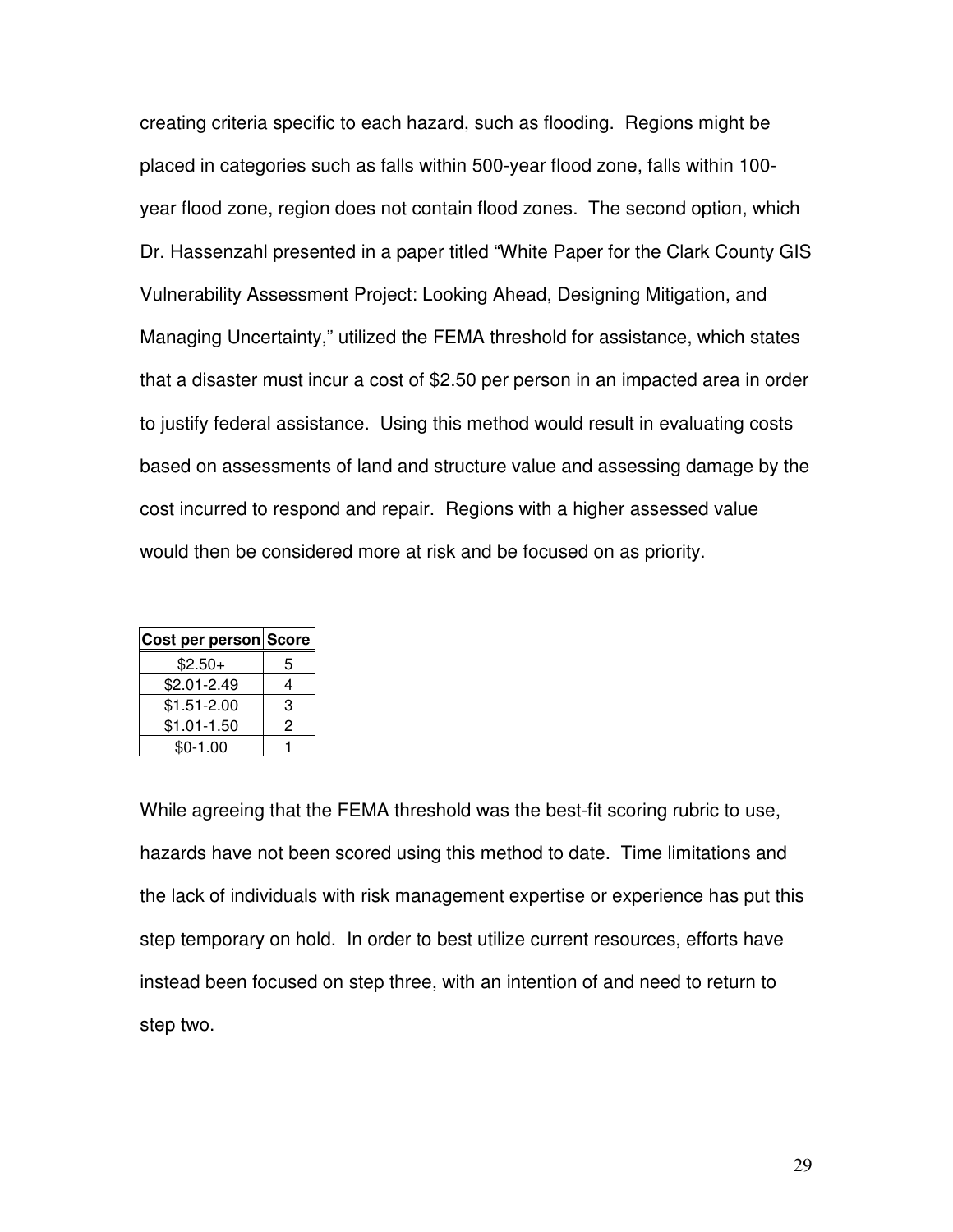Step three, creating an inventory and maps of critical facilities, is currently underway. Facilities being considered critical include those facilities providing services necessary for responding to a disaster and allowing for the continued operation of infrastructure. Completing this step has involved referring to the tutorial, creating a comprehensive list of critical facilities within Clark County, collecting the necessary information regarding each facility, and mapping critical facilities using GIS in order to identify their intersections with high-risk areas. Information has been gathered through accessing county records and consulting with individuals from the agencies representing the particular facilities. An inventory consisting of all critical facilities, their facility type, name, address, owner or operator, phone number(s), and contacts will serve as an important and required product of the vulnerability assessment (see Appendix E for a sample inventory).

 Upon completion of the inventory and mapping, representatives from participating agencies will once again be brought together to conduct a vulnerability assessment on all critical facilities. This will allow for the identification of critical facilities that may be poorly located (in harm's way) or may require measures to be taken to lessen the effects of a disaster on the critical facility and its ability to provide services. Beyond allowing for a vulnerability assessment though, this step also produces and important resource to be utilized in the event of disaster. To date, this is as far as the process has progressed in the tutorial. It is expected that step three will be completed in May 2003, allowing officials to continue on to steps four through seven.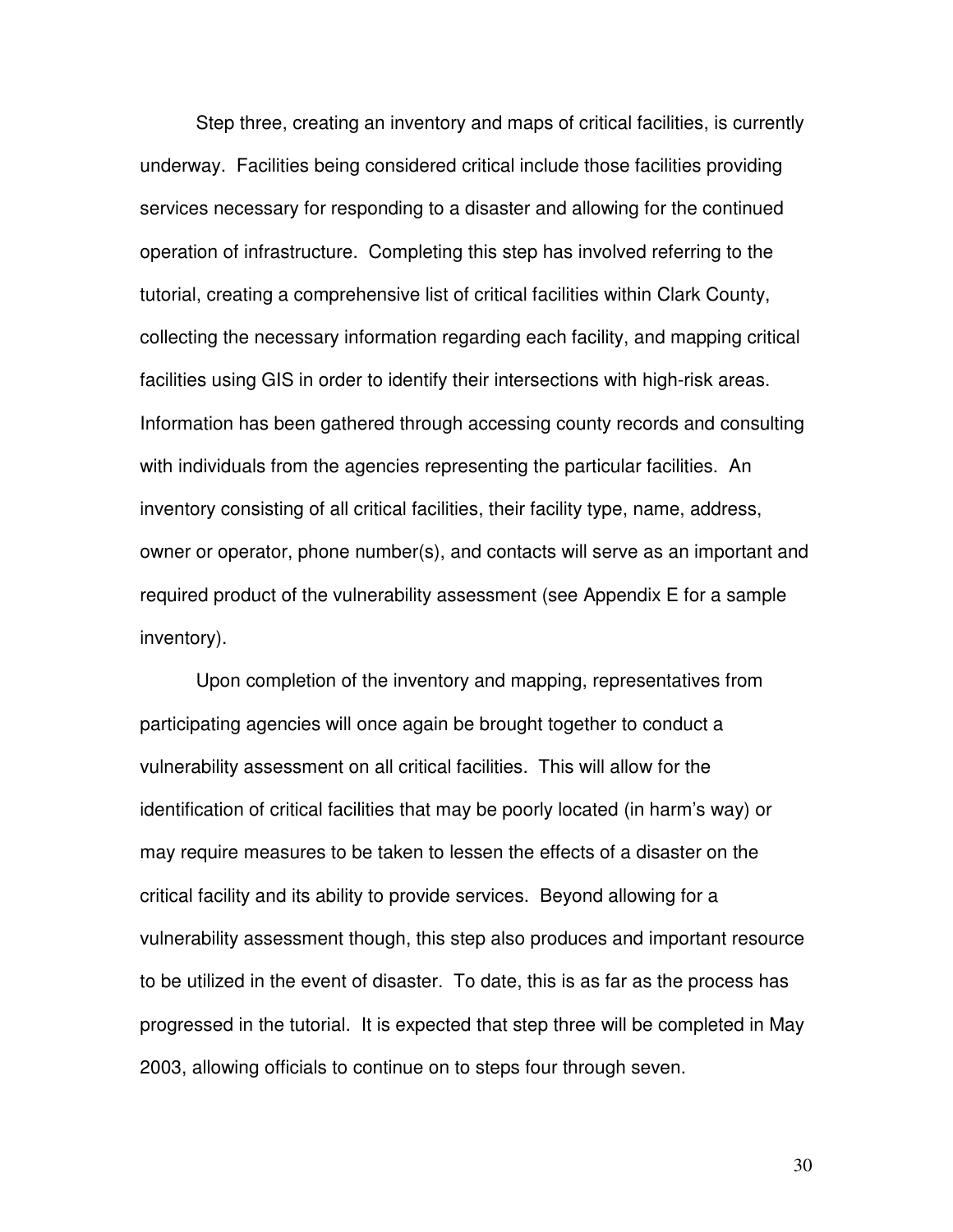#### Structural and Non-Structural Mitigation in Place

 While assessing vulnerability has been a goal thus far, another step of the process has also been underway. Prior to the development of a mitigation plan, current policy must be analyzed. In an effort to understand current mitigation policies in place as well as identify mitigation opportunity in Clark County, a spreadsheet was created for each hazard being evaluated. This spreadsheet includes several measures in both the structural and non-structural categories. Structural mitigation measures include action taken to strengthen structures, containment of hazard, and relocation of facilities in harm's way. Non-structural mitigation measures include statutes and ordinances, regulatory actions, and capital improvement programs. Representatives from the agencies most related to each hazard were contacted and provided information specific to their agency. Existing documentation, including existing in-house vulnerability assessments, were reviewed and referenced. This process is on going and will result in a comprehensive narrative of mitigation policy currently in place in Clark County. Individuals working on the process hope to use this document to identify opportunities for further mitigation measures in Clark County. Once gaps in policy and opportunities are identified, the appropriate agencies may increase or implement policy in the necessary areas.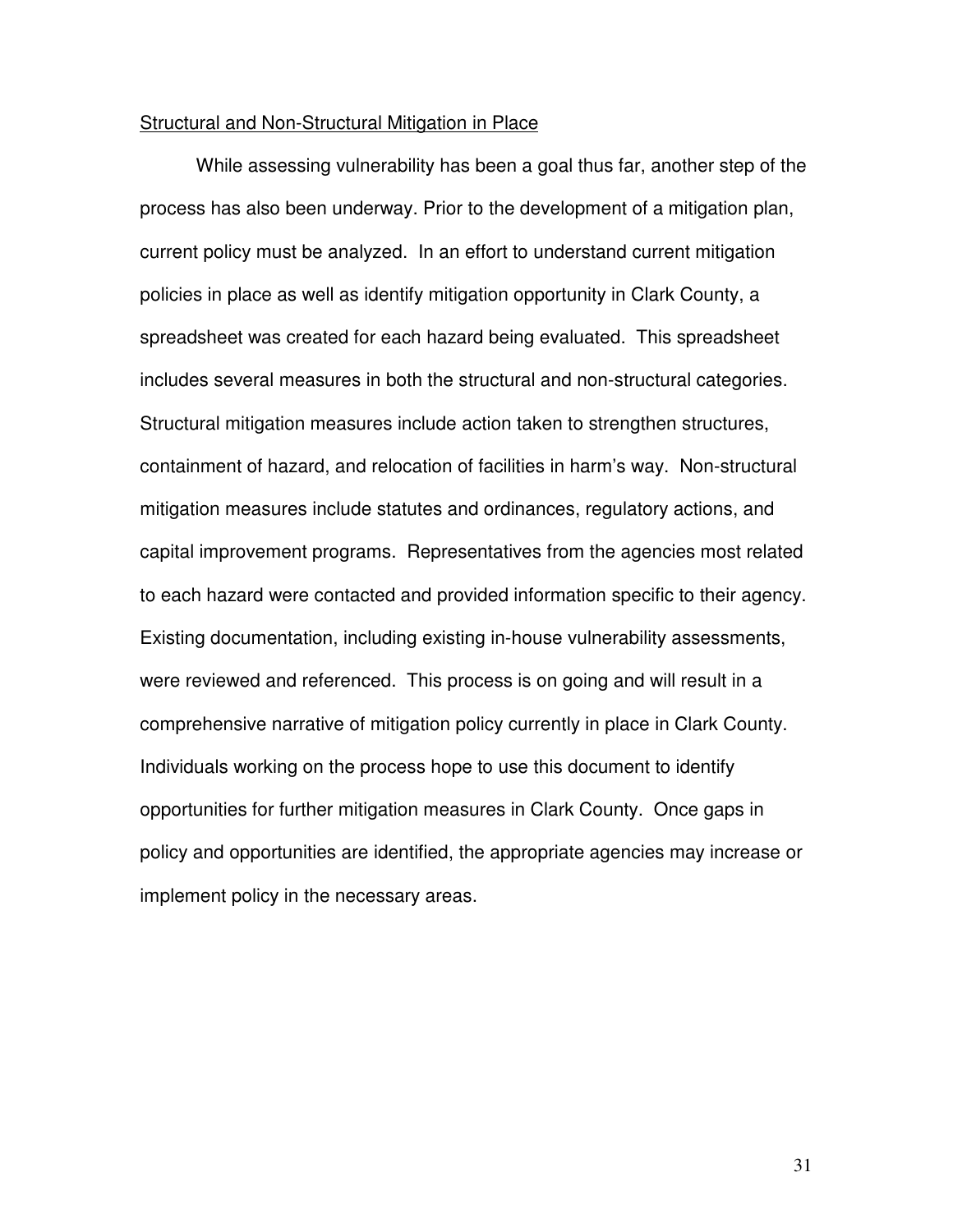# **Research Findings: Challenges Facing Implementation of DMA 2000 in Clark County, Nevada**

 Implementing a new policy is not a simple task. Review of existing literature and research suggested that the process of implementing the Disaster Mitigation Act of 2000 and its provisions would meet the predicted challenges of policy implementation in the intergovernmental arena. These challenges included communication issues, time restraints, budget constraints, and conflict of priority and agenda. Further, the classic issues surrounding federalism have appeared during this process. Because this is an intergovernmental effort, agencies and departments are expected to work together. However, it was the Office of Emergency Management that was charged with the task, resulting of course in this agency being the most concerned with the completion of the task. The agencies not directly charged with the project, yet expected to provide necessary input and man hours, are naturally not as motivated.

The federal government has wielded its power over the state and threatened the loss of federal dollars if localities do not comply. The agencies and individuals attempting this process have clearly needed a motivating factor to complete implementation considering the commitment required. However, the question arises as to whether or not the threat of lost resources is enough to entice compliance or if another factor is resulting in compliance. Throughout the process, skepticism has existed as to whether or not the federal government would really withhold post-disaster funding if Clark County did not meet the requirements of DMA 2000 in time. It is difficult to believe that the federal government would not provide funding in the event of a natural disaster that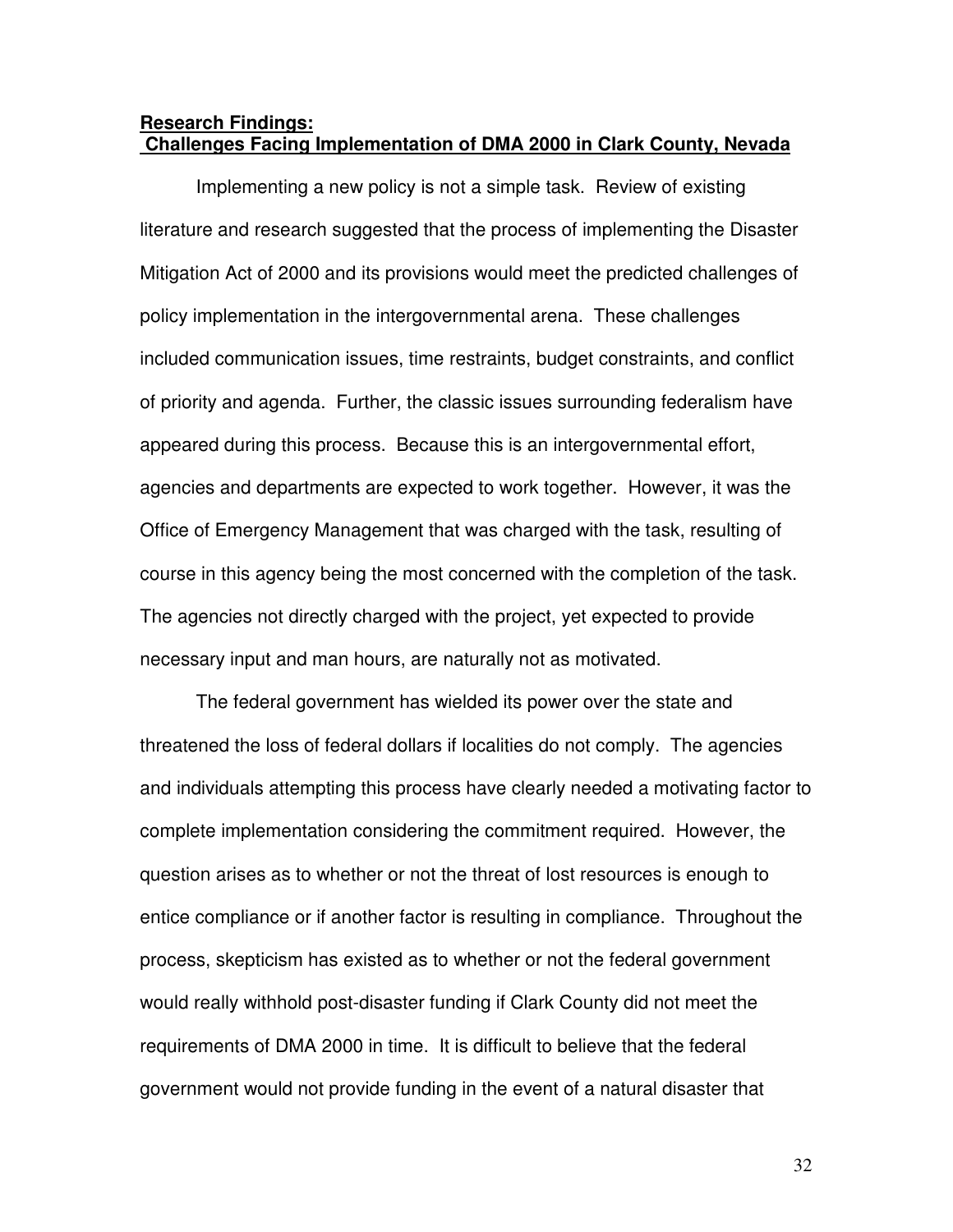caused loss of human life or a large level of property damage. This suggests that the system of federal incentives may not be effective standing alone and that greater underlying motivators must be present.

 Regardless of the incentive and Clark County's response to the potential loss of funds, Clark County has shown obvious intent to comply in that the process is moving forward. Time, money, and personnel have been dedicated to this project for a year and documentation of progress exists. While the federal mandate can be attributed to some level of compliance, other factors are motivating compliance as well. Discussion at meetings has revealed not only gaps in current mitigation policy, but also a desire for the existence of a more comprehensive document. Local decision makers recognize that specific areas in Clark County lack policy to protect them from historically occurring hazards. An example of this exists in the case of Mt. Charleston, a rural community in a heavily wooded area of the county. Mt. Charleston is vulnerable to wildfire and yet very few regulatory measures are in place to prevent the start or spread of wildfire. Further, only one route exists as a means of escape from the area in the event of a disaster. Perhaps these gaps in policy and measures are due to a conflict of priorities or a lack of resources. Regardless, bringing individuals together and analyzing policy as a team has resulted in a greater awareness and has been a step forward in making Clark County a safer place to live. Thus, the desire to safeguard our communities and residents may in fact be considered a motivator for compliance. An additional motivating factor is professional reputation. Those charged with leading the project, specifically the director of the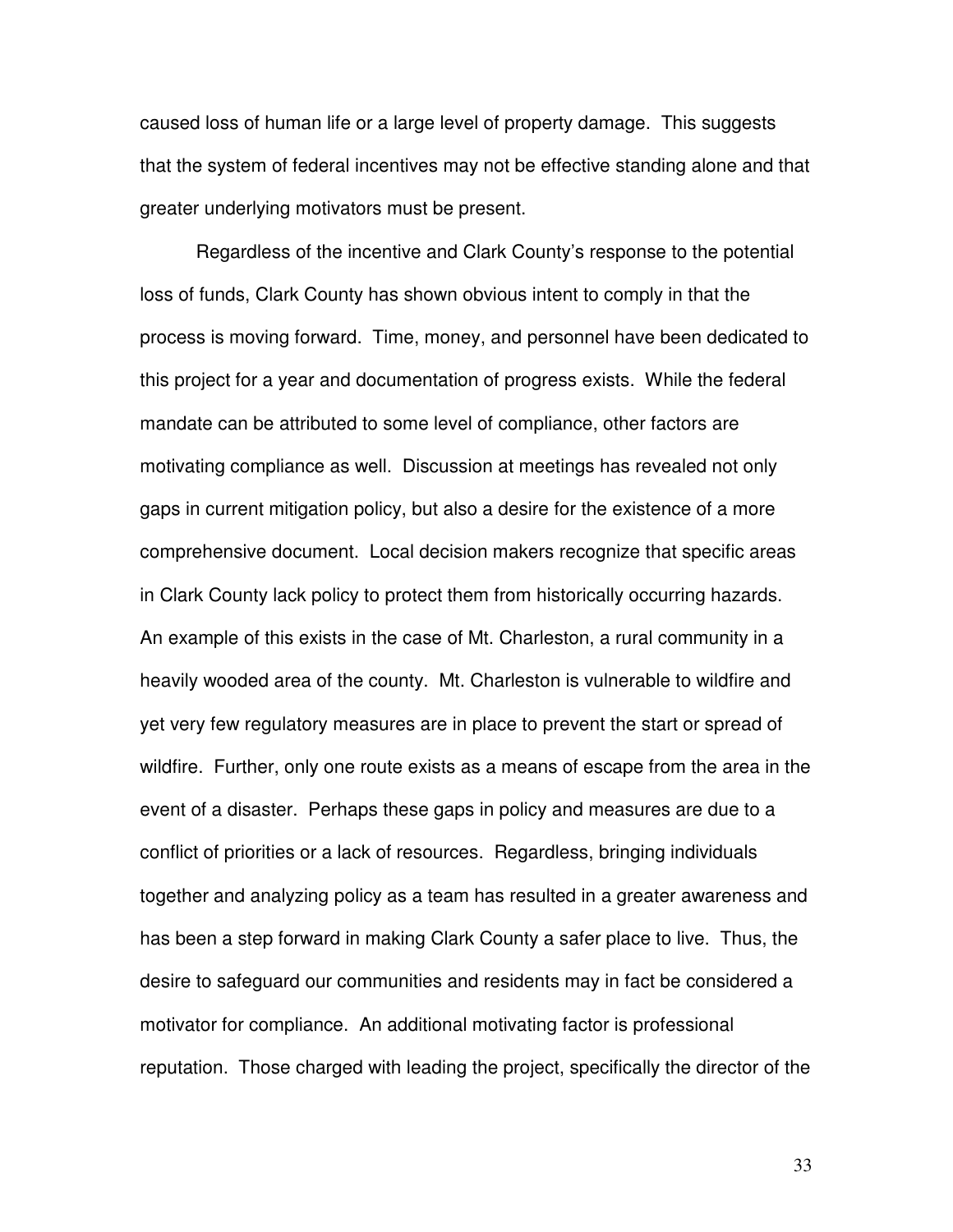Clark County Office of Emergency Management, have a reputation to uphold in completing the assigned and expected tasks of their position.

 In order for progress towards successful implementation to occur, those involved in the process are required to possess a clear understanding of the objectives. One challenge in effectively implementing the provisions of DMA 2000 has been confusion in regards to the objectives. A clear format to follow does not exist and the steps are not outlined. In the case of Clark County, the individual assigned the task of advancing the project did not have an emergency management or mitigation background, making the learning curve steep. Without an initial understanding of the objectives, it became difficult to move forward as a lack of sense of direction existed. As the task of completing the necessary steps has made its way from the mandate itself through the layers of government and into the hands of those responsible for the specific steps, confusion has occurred as to how to carry out the process. DMA 2000 provides a purpose, but lacks specific methodology. While there is some benefit to a lack of mandated methodology (freedom and utilizing a means that best fits a particular community), the lack of guidelines have made the process at times frustrating for individuals not possessing experience in such a project. A large amount of literature and policy in the area of disaster mitigation exists, making concrete interpretation and understanding of expectations difficult. Because the planning was assigned to existing agencies in lieu of creating an agency specific to mitigation planning, the assessment and plan became an additional responsibility for agencies possessing and focused on their own priorities. A lack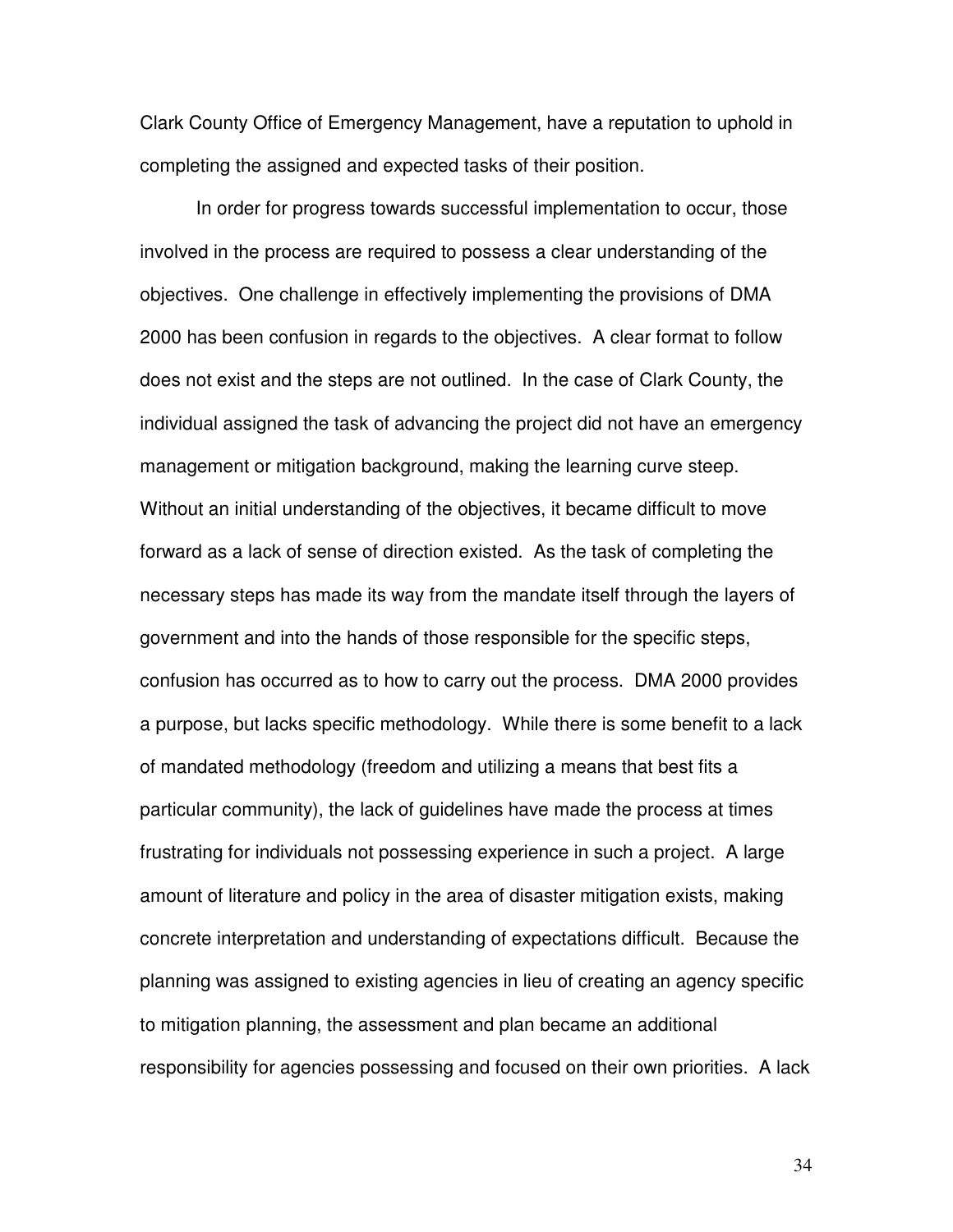of time and personnel as well as agency-related objectives taking precedence over DMA 2000 objectives has made the process of implementation slow.

 As described in the literature review, priorities stifle implementation. Several agencies on federal, state, county, and city levels have been involved in Clark County's vulnerability assessment. Naturally, individuals representing their agency tend to prioritize their specific agency's mission. An example of this has occurred when state mitigation planning meetings have centered on earthquake mitigation as a result of the Earthquake Safety agency having large representation. Over representation (or over zealous representation) in one area and under representation (or non-enthusiastic representation) in another area may result in misrepresentation of the risk of specific disaster. Clark County has been very careful in assuring that all hazards are considered and each hazard has appropriate representation.

 Communication has posed another hurdle to implementation. Due to the nature of the information required to be documented, agencies are skeptical to share sensitive or protected information. For example, the Las Vegas Valley Water District complied with a request for information, but was unable to share specific details of their operations for security reasons. Many details relating to hazard mitigation include secure information and, considering the current state of our nation and recent breaches in security, officials are reluctant to share sensitive or secure information. The Clark County Disaster Mitigation Plan will be published by FEMA upon completion. While sensitive material will only be referenced and not published, the number of individuals involved in planning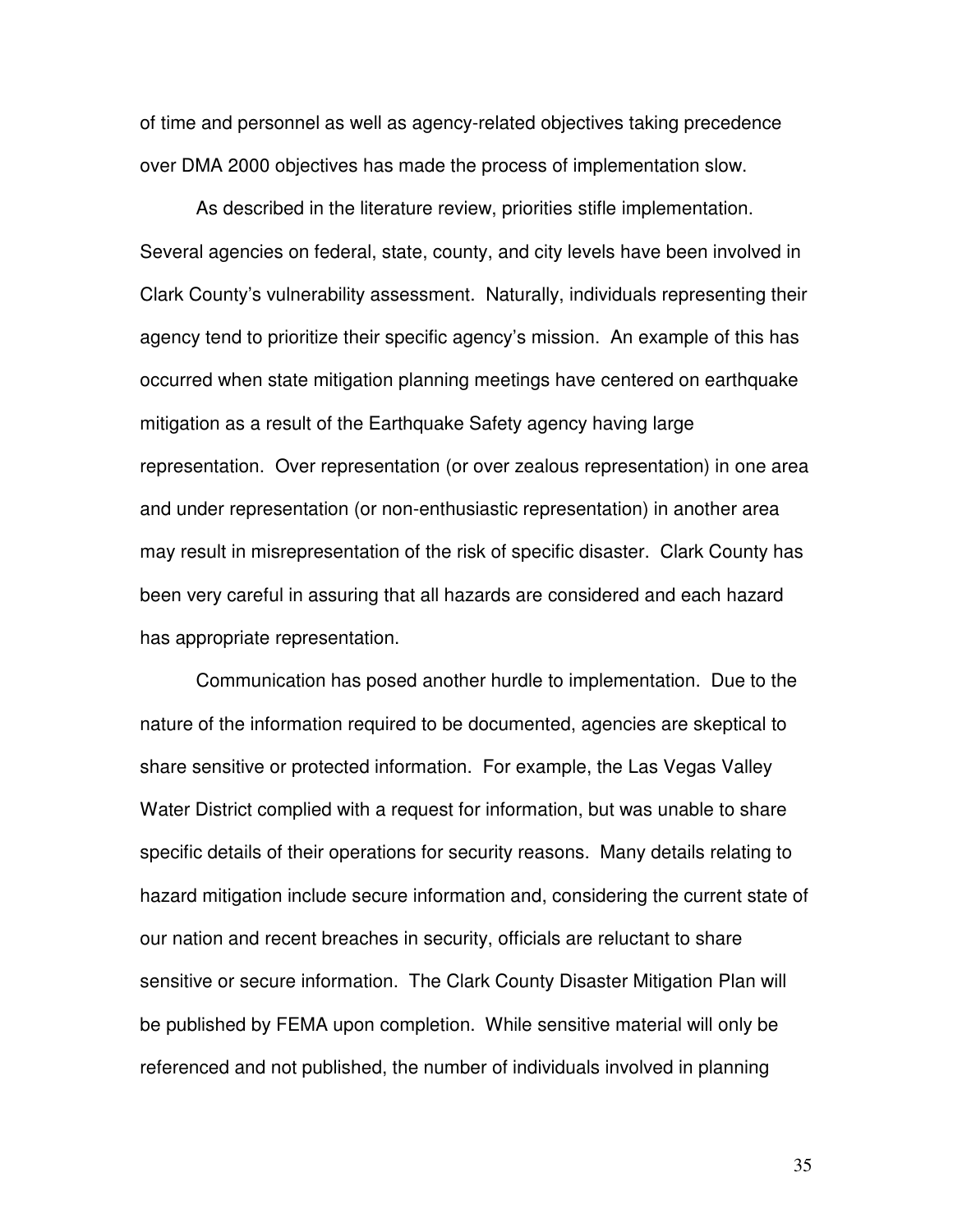makes sharing sensitive material a risk in itself. The intergovernmental nature of this project in itself has stifled communication. Different entities work different schedules making coordination of communication difficult. Often times messages were not replied to, perhaps due to miscommunication, failure to relay messages, or returning a call in regards to mitigation a low priority.

 Ownership of risk had to be alleviated while mapping hazards. The tutorial followed suggested using township/range blocks for mapping purposes. However, the size of Clark County and the large number of township/range blocks made this method impractical. Other options considered were mapping using current incorporated boundaries and the unincorporated land of Clark County or commission districts. Choosing either of these methods would have resulted in political ownership of hazards, potentially creating animosity or skewed policy. Instead, officials chose to create five non-political regions that did not follow any political boundaries.

 The size of government in Clark County has presented a challenge as well. Clark County consists of several cities as well as a government of its own. Further, state and federal agencies have jurisdiction in the county and their land and policies must be considered. A comprehensive collection of data has been required and the number of agencies to contact and include have made this process difficult. Again, each of these agencies and offices has their own missions and responding to requests for mitigation policy has proven to not be priority. Agencies also compete for funding and naturally consider their mission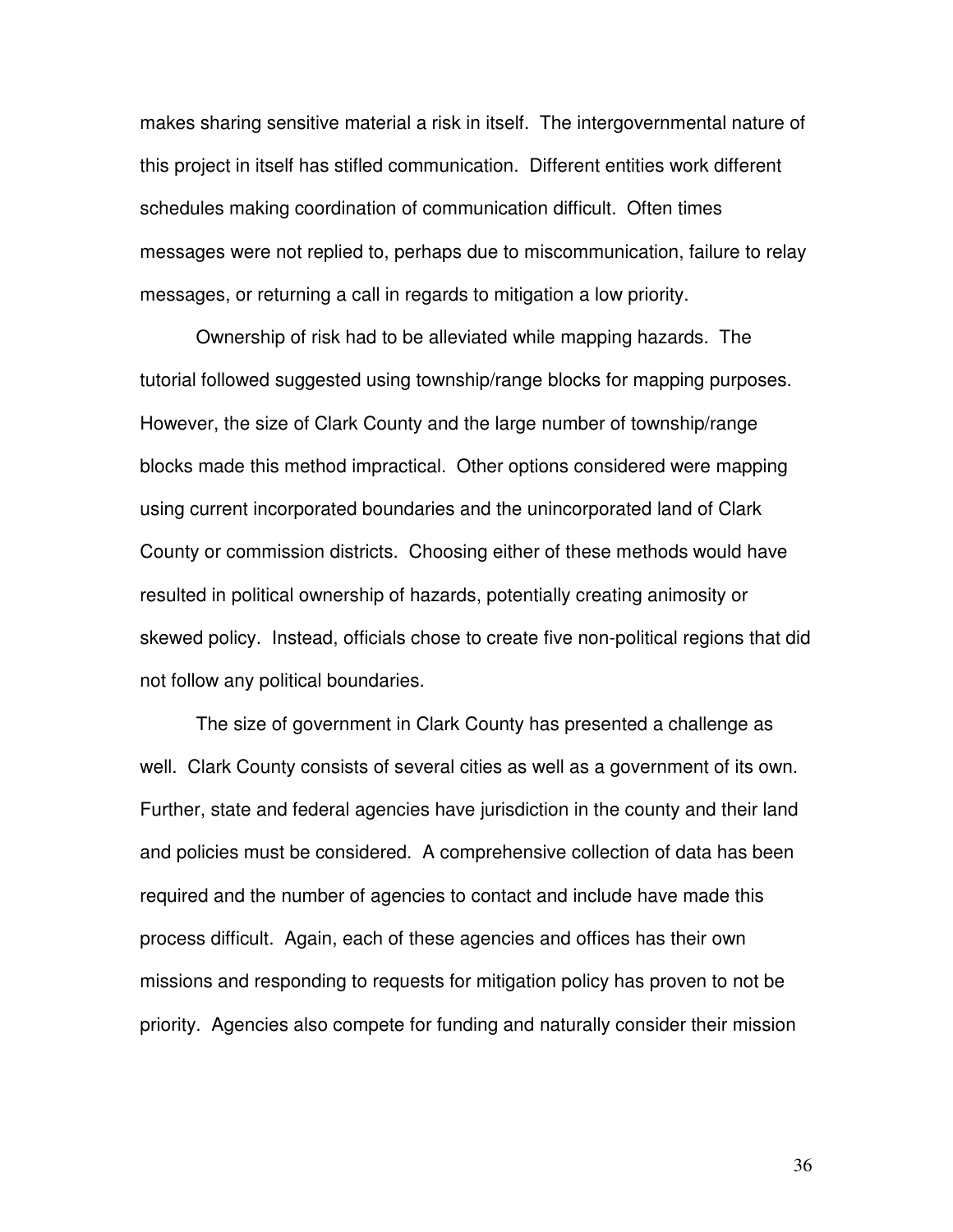to take precedence over the missions of others, causing communication and representation issues.

 The deadline for compliance has also been a factor influencing progress. The original deadline was extended a year, perhaps creating the idea that ample time existed to complete the plan and allowing more urgent tasks to become priority. Therefore, planning efforts have been to be slowed, removing momentum from the process.

 Perhaps the largest obstacle or roadblock to smooth implementation has been the fact that local governments are expected to work together. While an incentive was offered and funding provided for the planning process, these factors are not influential to all parties expected to participate. While the community as a whole will benefit from vulnerability assessment and mitigation planning (through less damage during a disastrous event), a tangible reason to become involved or offer resources does not exist. Agencies approached and asked to make a commitment naturally see this process as another task being added to an already busy schedule. Some agencies have jumped on the bandwagon, enthusiastically offering input and providing resources, while others have failed to participate or offer input. This has resulted in over representation in some cases and under representation in others, preventing a truly comprehensive plan from emerging from the process. As is typical, those with an agenda are more apt to become involved for the advancement of their cause, leaving those issues less represented (but perhaps just as urgent) left out. As discussed by Mazmanian and Sabatier, the product resulting from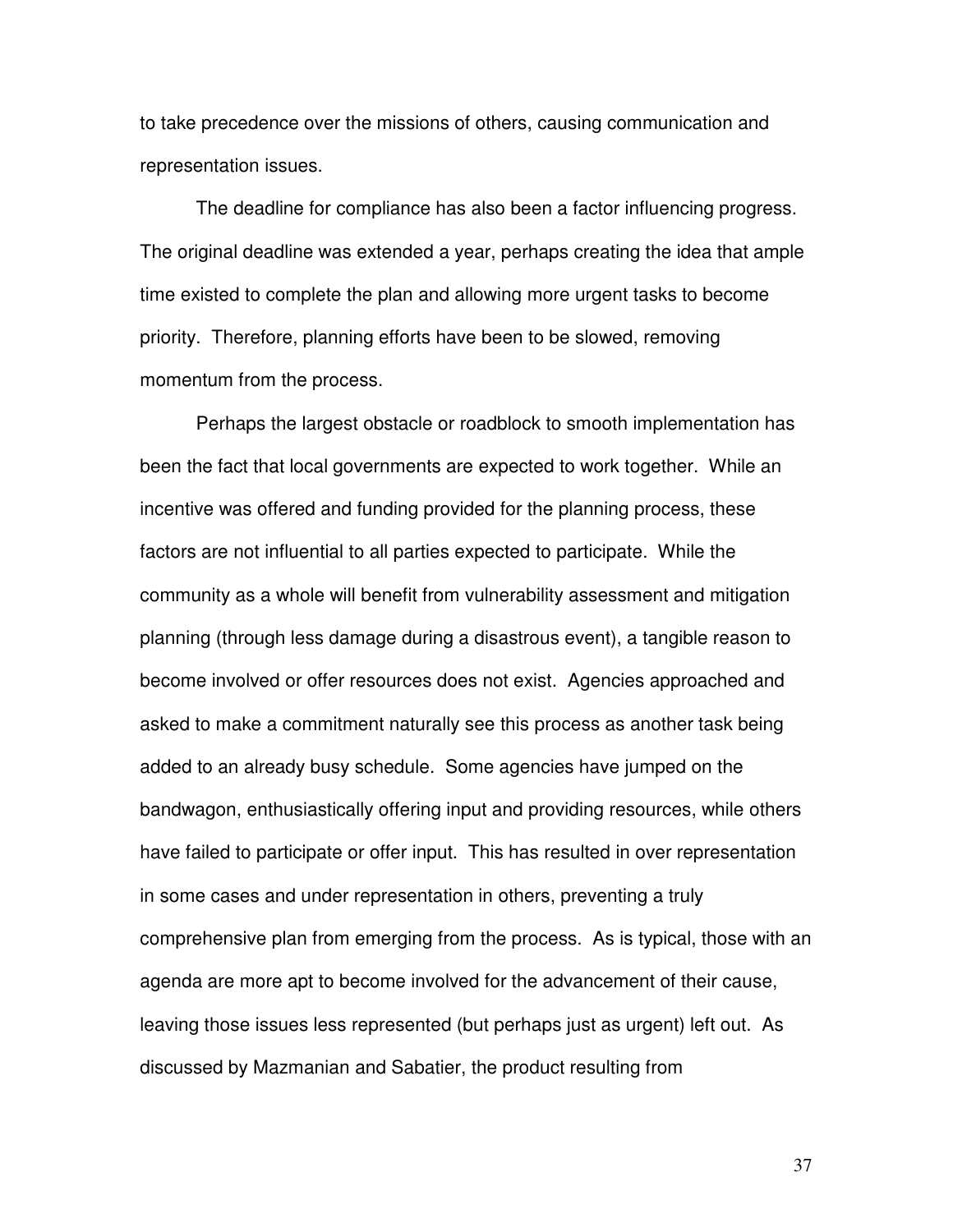implementation is dependant on those involved and may vary drastically depending on which agencies are represented. This fact reiterates the importance of inviting input from stakeholders at all levels in order to ensure an equal opportunity for representation as well as a comprehensive document.

 Clark County is encountering typical hurdles as they attempt to assess vulnerability and implement the Disaster Mitigation Act of 2000. Progress is being made and a greater understanding of objectives is occurring, but issues of policy implementation and intergovernmental relations will continue to surface as the mitigation planning process advances.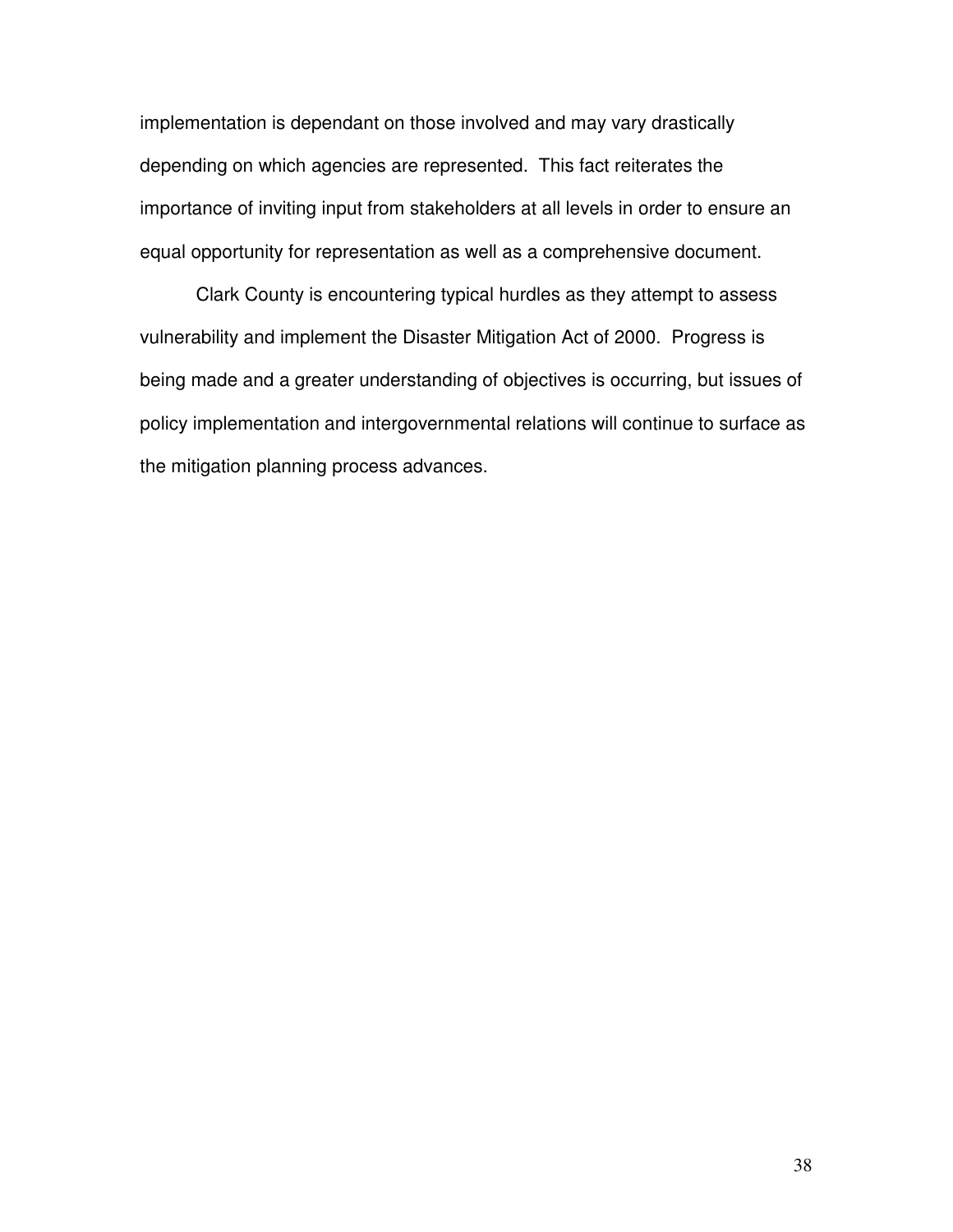#### **Conclusion**

 Much work still remains in the completion of a disaster mitigation plan for Clark County. While this research has focused on the vulnerability assessment and beginning steps of planning, several steps are yet to be taken. Further research and work will include continuing through the steps outlined by the tutorial and collecting existing mitigation policy. Research opportunities include analyzing maps as well as gaps in existing policy and opportunities to improve policy and reduce risks. During this process, Clark County may choose to refer to the planning process followed by other localities as models and incorporate their own method as well.

 Having not analyzed the progress of other counties or localities, it is impossible to state where in the process Clark County is compared to other areas. Clark County has continued to make progress, regardless of the challenges and obstacles being met. Considering the desires of the leadership in the Clark County Office of Emergency Management, GISMO, and the Emergency Management offices of the individual cities, it is predicted that a plan will be completed as mandated. While compliance will result in a guarantee of federal dollars to assist in response to disaster, the more valued outcomes may be increased communication and the existence of a comprehensive mitigation document. Overall, Clark County residents will benefit in that their lives and property will be more protected in the event of a disaster.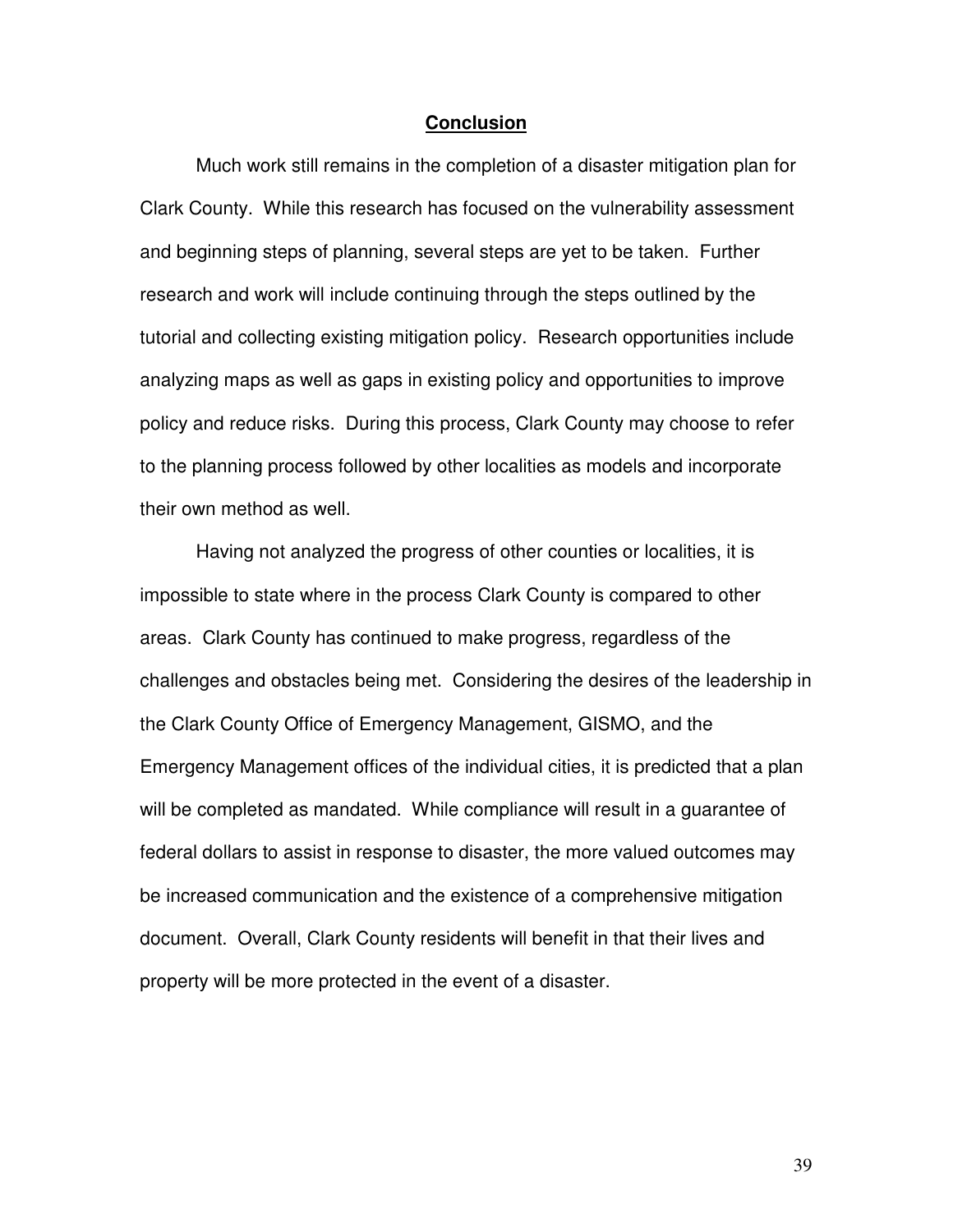# **REFERENCES**

Bardach, Eugene (1977). The Implementation Game: What Happens After a Bill Becomes a Law, Cambridge, Massachusetts, and London, England: The MIT Press.

Code of Federal Regulations, Title 44-Emergency Management and Assistance, Part 201-Mitigation Planning. 201.6 Local Mitigation Plans 2000 The Department of Commerce's National Oceanic and Atmospheric Administration Coastal Services Center, North Carolina Vulnerability Assessment **Tutorial** 

Disaster Mitigation Act of 2000, Public Law 106-390-October 30, 2000, 106<sup>th</sup> United States Congress

Drabeck, Thomas and Hoetmer, Gerald (1991). Emergency Management: Principles and Practice for Local Government, Washington, D.C.: International City Mangers Association.

Hassenzahl, David M. (2002). "Clark County Pre-Disaster Mitigation Project: Suggestions for Project Initiation" University of Las Vegas, Nevada Department of Environmental Studies

Mazmanian, Daniel A. and Sabatier, Paul A. (1983). Implementation and Public Policy, Glenview, Illinois: Scott, Foresman and Company.

Nice, David C. and Fredericksen, Patricia (1995). The Politics of Intergovernmental Relations, 2<sup>nd</sup> ed. Chicago: Nelson-Hall Publishers.

O'Toole, Laurence J. Jr. (1993). American Intergovernmental Relations, 2<sup>nd</sup> ed. Washington, D.C.: Congressional Quarterly Inc.

Peterson, Paul E. (1995). The Price of Federalism, Washington, D.C.:The Brookings Institution.

Stone, Deborah (2002). Policy Paradox, The Art of Political Decision Making, Revised Edition. New York and London: W. W. Norton & Company.

Sundquist, James and Davis, David (1969). Making Federalism Work at the Community Level, Washington, D.C.: The Brookings Institution.

The American Heritage Dictionary of the English Language,  $4<sup>th</sup>$  ed. (2000) Houghton Mifflin Company.